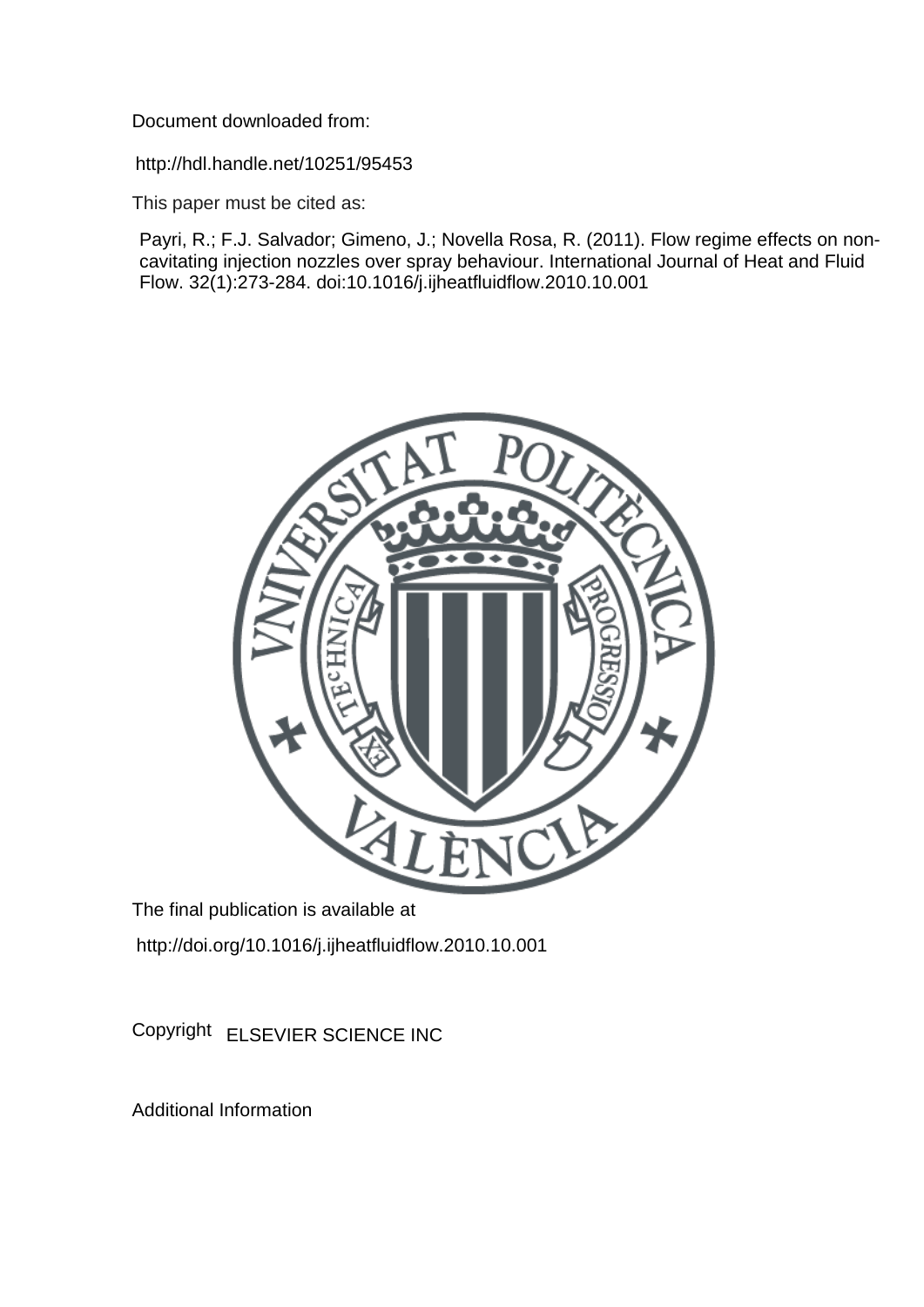# Flow regime effects on non-cavitating injection nozzles over spray behavior

R. Payri, F.J. Salvador, J. Gimeno, R. Novella

*CMT-Motores Térmicos, Universitat Politècnica de València, Camino de Vera s*/*n, Valencia E-46022, Spain*

# Abstract

This paper deals with the influence of flow regime (laminar, transition or turbulent) on the internal flow behavior, and how it affects the spray development in diesel nozzles. In particular, the research described here aims at studying and quantifying the internal flow regime effects on the spray behavior. With this purpose, internal flow results, based on mass flow rate and momentum flux measurements performed on three different tapered nozzles and which helped to determine the flow regime, has been taken into account as a point of departure for the spray behavior analysis. Thus, in this work, spray macroscopic visualization tests have been performed and analyzed which clearly revealed a change in the behavior of the angle and penetration of the spray related to the change of the flow nature. Moreover, with all the experimental data available, it has been possible to relate macroscopic parameters of the spray with those describing the internal flow (momentum and effective velocity) or the geometry of the nozzle (length or diameter) through correlations.

*Keywords:* Diesel injection, flow regime, turbulence

Cite as:

R.Payri, F.J.Salvador, J.Gimeno, R.Novella, "Flow regime effects on non-cavitating injection nozzles over spray behavior", *International Journal of Heat and Fluid Flow*, (2011), Vol. 32, pp. 273–284, doi:10.1016/[j.ijheatfluidflow.2010.10.001](https://doi.org/10.1016/j.ijheatfluidflow.2010.10.001)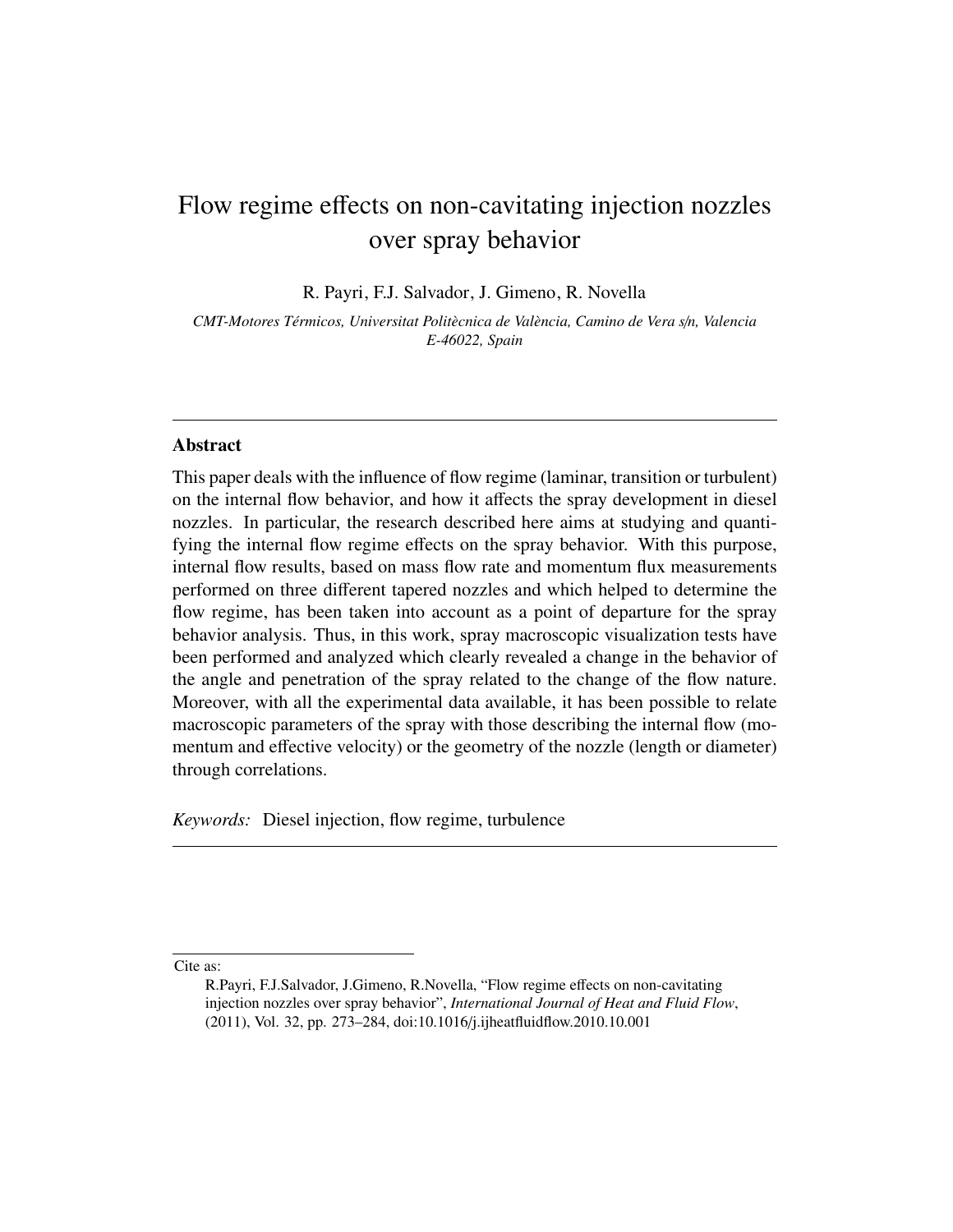# **Notation**

- *Aef* Effective area.
- *A<sup>o</sup>* Orifice outlet section area.
- *C* Spray penetration adjustment constant.
- *C<sup>a</sup>* Area Coefficient.
- *C<sup>d</sup>* Discharge coefficient.
- *C<sup>v</sup>* Velocity coefficient.
- *D<sup>i</sup>* Inlet diameter.
- *D<sup>o</sup>* Outlet diameter.
- *Def* Effective diameter.
- *k<sup>i</sup>* Initial zone spray penetration constant.
- *k<sup>p</sup>* Developed zone spray penetration constant.
- *L* Orifice length.
- $\dot{M}$  Momentum flux in axial direction.
- *m*˙ Mass flux.
- *p<sup>b</sup>* Back pressure.
- *p<sup>i</sup>* Injection pressure.
- *r* Inlet curvature radius.
- *Re* Reynolds number.
- *S* Spray penetration.
- *t* Time.
- *t<sup>r</sup>* Transition time between initial and developed spray zones.
- *toi* Origin time correction for fitting penetration in the initial spray zone.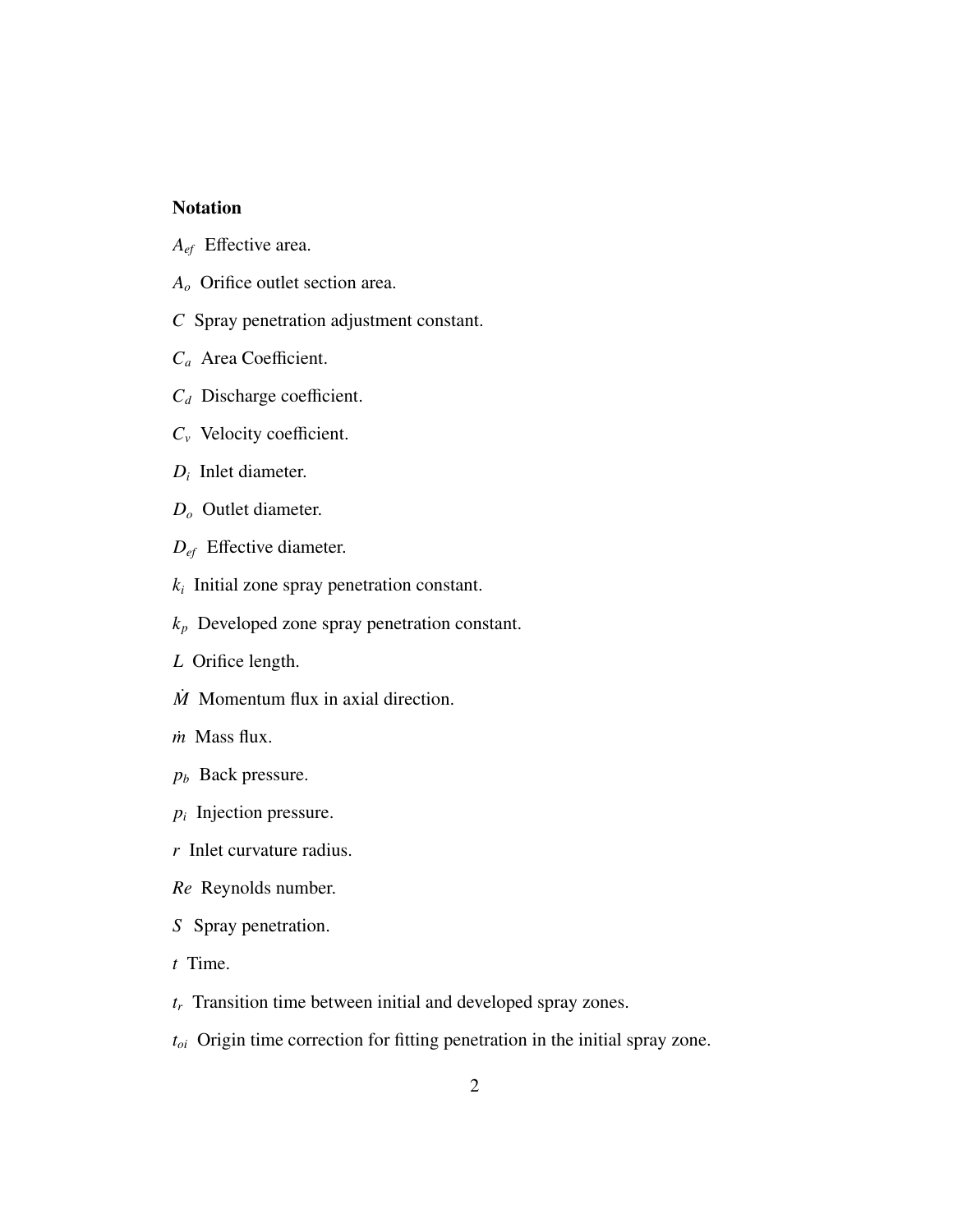- *top* Origin time correction for fitting penetration in the developed spray zone.
- *uef* Effective velocity.
- ∆*p* Pressure drop across the nozzle.
- $\rho_a$  Discharge gas density.
- $\rho_f$  Fuel density.
- $\theta$  Spray angle.

#### 1. Introduction

One of the diesel engine components that most interest has arisen in recent years has been the injection system. This interest is not accidental, since the quality of the air-fuel mixture, and in turn, the engine performance and pollutant emissions depend fundamentally on the proper operation of this system, more so given the increasing engine pollutant control requirements.

Undoubtedly, if one intends to improve the performance of the injection system and the subsequent combustion, one must first deeply understand all the phenomena involved in the own process of injection and atomization of the spray [Som](#page-32-0) [and Aggarwal](#page-32-0) [\(2009\)](#page-32-0); [Payri et al.](#page-31-0) [\(2009\)](#page-31-0); [Park et al.](#page-31-1) [\(2009c,](#page-31-1)[a](#page-31-2)[,b\)](#page-31-3); [Ramírez et al.](#page-32-1) [\(2009\)](#page-32-1).

As a result of the operating conditions, including high injection pressures which result in a extremely high spray exit velocity, the characteristics of the spray correspond to the latest spray regimes defined by Reitz and Bracco [Reitz](#page-32-2) [and Bracco](#page-32-2) [\(1979\)](#page-32-2), and mainly in the known as the *atomization regime*, which is characterized by the atomization of the spray beginning just outside the hole. Especially for this regime, the mechanisms that cause the breakdown of the liquid vein are not fully understood or even known. Despite numerous experimental studies, there is currently no one theory that can explain all observed behaviors. Thus, due to the high spray velocities, mechanisms other than the aerodynamic interaction such as turbulence, cavitation, etc.. begin to appear. The exact role of these mechanisms is not well known and they can vary depending on operating conditions. Thus, the atomization will be caused by the superposition of these independent mechanisms and, depending on injection conditions, they can charge more or less relative importance. Within these mechanisms, some authors like Ruiz [Ruiz](#page-32-3) [\(1998\)](#page-32-3) have described the turbulence as one of the major causes of atomization. Such turbulence is generated in the injection system, particularly in the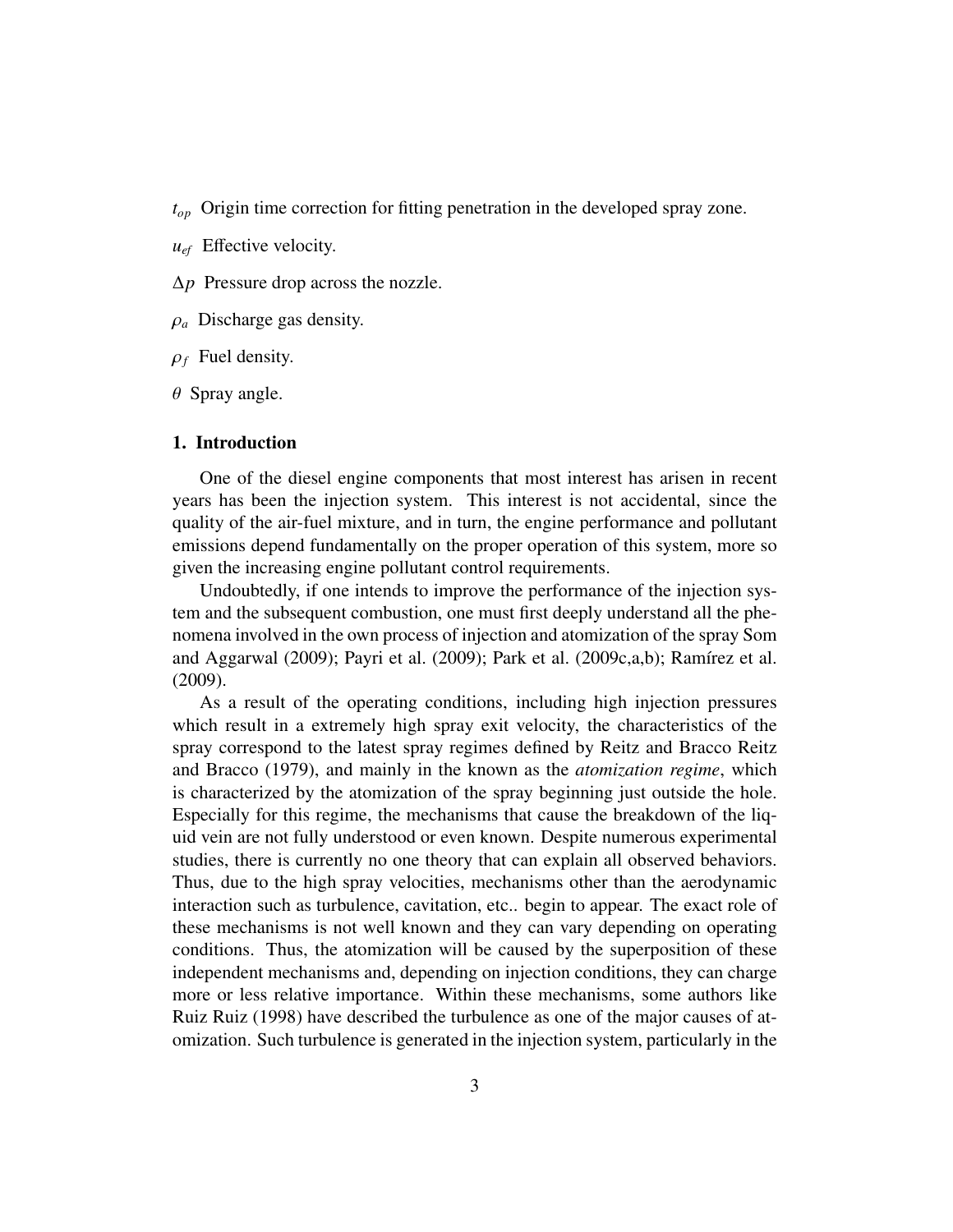injector orifice. The radial turbulent velocities in this section are contained by the walls of the injector. At the exit of the nozzle, the radial component of turbulent fluctuations eject part of the fuel outside the fluid vein, causing atomization. This mechanism can explain the fragmentation of sprays injected into the vacuum, for which there is no aerodynamic interaction with the environment. On the other hand, this is clearly not the unique mechanism of atomization of a diesel spray because it is unrelated to the increased atomization of the spray when increasing gas density.

The objective of this work is to study the influence of flow regime, laminar, transition or turbulent on the internal flow behavior, and how it affects the development of the spray.

In order to do this, an experimental study has been performed using three convergent nozzles with different diameter, where tests of spray macroscopic visualization have been obtained and analyzed, clearly observing a change in the behavior of the angle and the penetration of the spray related to the change of the flow regime. Furthermore, from all information available, it has been possible to relate the parameters of the spray with those of the internal flow (which take into account the flow regime) through correlations.

The use of convergent nozzles is justified precisely because the convergence of the holes will prevent the onset of cavitation phenomenon, which leads to study the effect of turbulence without being masked by the influence of cavitation in the spray. Moreover, in recent years, engine manufacturers are opting for this type of nozzles instead of the cavitating nozzles with cylindrical holes [Soteriou et al.](#page-32-4) [\(2006\)](#page-32-4), so this study will help to improve the knowledge about the behavior of spray in non-cavitating conditions.

Apart from nozzle geometry and test conditions, this work uses as input data the internal flow characterization of the studied nozzles. This characterization consist of the measurement of not only the mass flow rate but also the momentum flux. The great interest of this measure is that, along with the mass flow rate measurement, different parameters can be estimated as interesting as the velocity and the effective area at the exit of the injection orifice, and the respective dimensionless coefficients. Using these parameters, it has been determined what was the flow regime at each tested point.

Along the study of the injected spray, the measure of momentum flux is not only useful because it allows a deep characterization of the internal flow, but also the own behavior of the spray is controlled by this momentum flux, as determined by numerous studies on jets [Hay and Jones](#page-30-0) [\(1972\)](#page-30-0). Thus, to complement and as an aid to the analysis, a characterization model of the spray is presented just based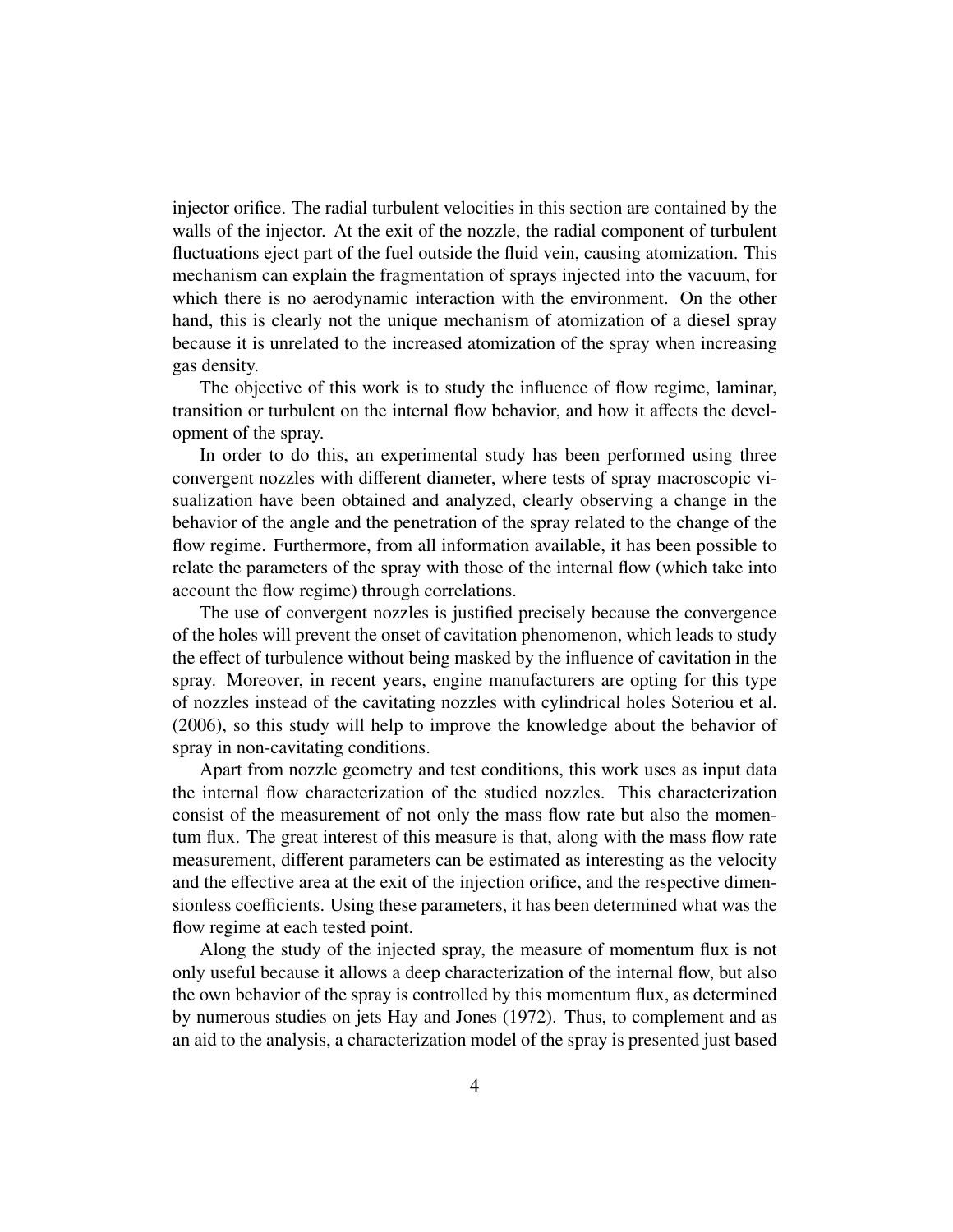on the momentum flux. This model will be used in subsequent analysis of the results obtained by means of the visualization tests.

The present article is divided into three parts. In the first part the penetration model used in the article is presented (Section [2\)](#page-5-0). The second part sets out the nozzles and operating conditions tested (Section [3\)](#page-7-0), and the experimental techniques employed (Section [5\)](#page-9-0). Finally, in the last part the results obtained are presented (Section [6\)](#page-12-0), and then analyzed and discussed (Sections [7](#page-17-0) and [8\)](#page-21-0).

## <span id="page-5-0"></span>2. Modeling of the spray penetration by means of the momentum flux

The model used to characterize the penetration of the spray is similar than that proposed by Naber and Siebers [Naber and Siebers](#page-31-4) [\(1996\)](#page-31-4), but with slight modifications. This model distinguishes between two regions of different behavior: *initial or transient*, characterized by a linear behavior of penetration with time  $S \propto t$ ; and the region of *fully developed spray* where the penetration behaves proportional to the square root of time  $S \propto \sqrt{t}$ . The expression proposed by Naber and Siebers takes into consideration these two regions:

$$
- \text{ If } t < t_r: \qquad \qquad S(t) = C_v \sqrt{\frac{2 \Delta p}{\rho_f}} \ t \tag{1}
$$

 $-$  If *t* ≥ *t<sub>r</sub>*:

<span id="page-5-2"></span><span id="page-5-1"></span>
$$
S(t) = \frac{C_v^{1/2} (2 C_a)^{1/4}}{(a \tan \theta/2)^{1/2}} \rho_a^{-1/4} \Delta p^{1/4} D_o^{1/2} t^{1/2}
$$
 (2)

where

<span id="page-5-3"></span>
$$
t_r = \frac{(2\ C_a)^{1/2}}{C_v \ a \ \tan \theta / 2} \frac{\rho_f \ D_o}{(\rho_a \ \Delta p)^{1/2}} \ . \tag{3}
$$

According to these equations, it is evident how in the transient zone: *S* is linear with time *t*, an increase of ∆*p* (or injection velocity) increases penetration, and finally neither  $\rho_a$  nor  $D_o$  affect penetration. However, looking at the equation for the fully developed zone: *S* becomes proportional to  $t^{1/2}$ , an increase of  $\Delta p$ increases penetration, an increase of  $\rho_a$  decreases penetration, an increase of  $D<sub>o</sub>$ increases penetration and finally, an increase of spray angle  $\theta$  leads to a shorter spray.

The evolution of the penetration in these zones has been previously observed by a great number of authors [Naber and Siebers](#page-31-4) [\(1996\)](#page-31-4); [Hiroyasu and Arai](#page-30-1) [\(1990\)](#page-30-1);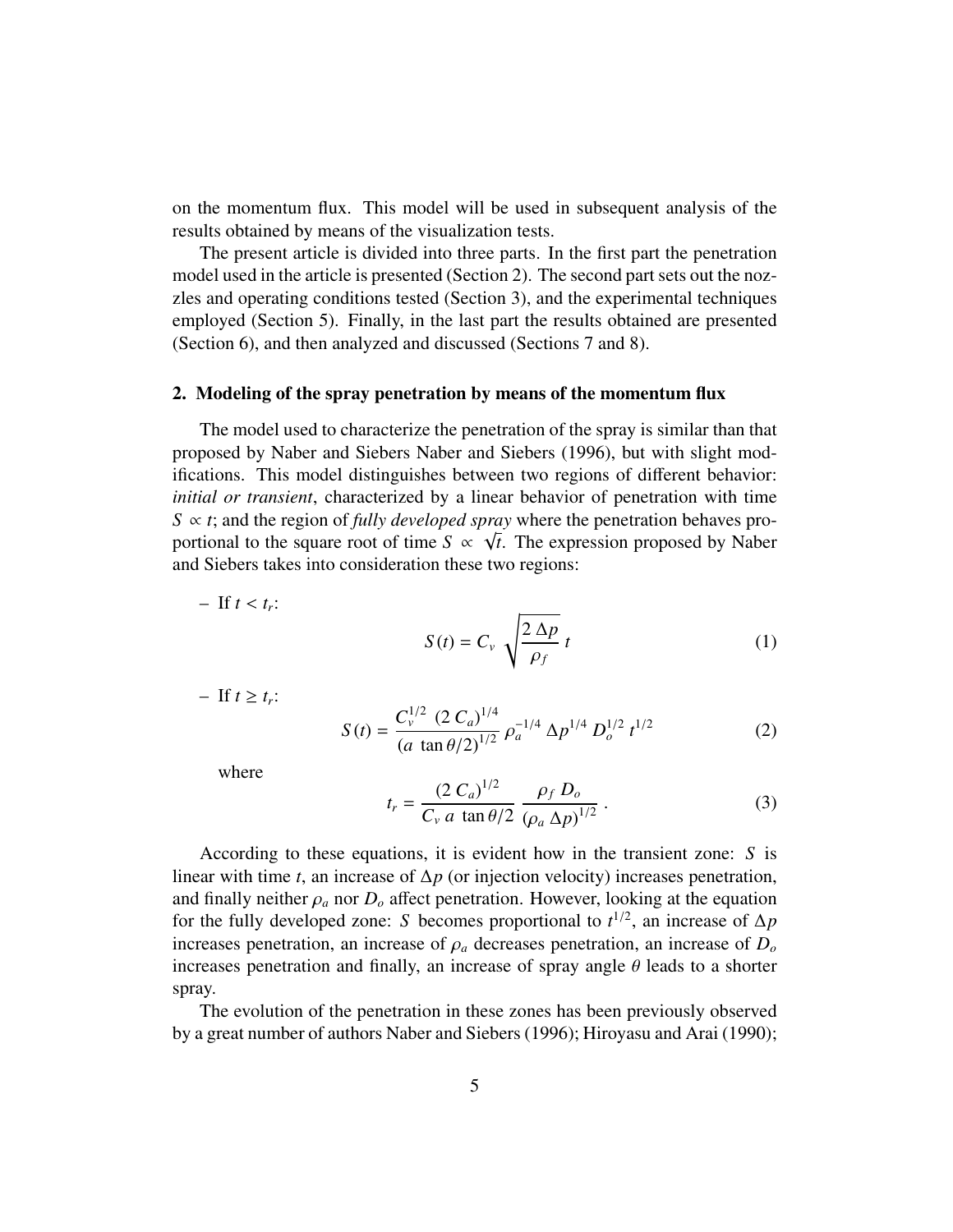[Payri et al.](#page-32-5) [\(2005,](#page-32-5) [2007\)](#page-31-5). Although various authors proposed a first transient phase for the penetration law in which penetration is linear with time, there is not a general agreement in its origin. Thus, Hiroyasu and Arai [Hiroyasu and Arai](#page-30-1) [\(1990\)](#page-30-1), justify this phase arguing that in the first instants the spray is not fully atomized yet, the liquid vein is not broken and the spray do not have the cone shape and, as a result it penetrates with a constant velocity. On the other side, Naber and Siebers [Naber and Siebers](#page-31-4) [\(1996\)](#page-31-4) justify this initial stage considering that in the first instants the spray penetration is ruled by the injected fuel, whereas in the next phase it is controlled by the entrained air. The third explanation, proposed by different authors [Wan and Peters](#page-32-6) [\(1999\)](#page-32-6); [Payri et al.](#page-32-5) [\(2005,](#page-32-5) [2007\)](#page-31-5), is based on assuming that this first initial phase of the spray is related to the initial transient behavior that could appear in the injection rate. Although, evidently a relatively long transient stage in the injection rate will affect the penetration law, this not seems to be the unique mechanism that splits the penetration behavior into two phases. Thus, suspecting the effect of injection rate, Naber and Siebers [Naber](#page-31-4) [and Siebers](#page-31-4) [\(1996\)](#page-31-4) measured experimentally this transient stage, concluding that it was too short to justify their results.

The reason for selecting this model is because, unlike others such as those proposed by Hiroyasu and Arai [Hiroyasu and Arai](#page-30-1) [\(1990\)](#page-30-1) or Wakuri *et al.* [Wakuri](#page-32-7) [et al.](#page-32-7) [\(1960\)](#page-32-7), this one takes into account internal flow parameters closely related to the momentum flux such as the contraction area and velocity coefficients. In fact, Naber and Siebers [Naber and Siebers](#page-31-4) [\(1996\)](#page-31-4) use the momentum flux measurement for calculating these coefficients in the same way as in the present work.

These expressions come from considering the momentum flux and the effective velocity, in the expressions for the fully developed and the initial spray regions respectively. Indeed, knowing that the momentum flux can be expressed as  $\dot{M} = C_a C_v^2$  2  $A_o \Delta p$ , the equation [\(2\)](#page-5-1) can be written as

<span id="page-6-0"></span>
$$
S = k_p \left( \tan \frac{\theta}{2} \right)^{-1/2} \rho_a^{-1/4} \dot{M}^{1/4} t^{1/2} , \qquad (4)
$$

in which the two coefficients  $C_a$  and  $C_v$ , the orifice diameter  $D_o$  and the pressure difference  $\Delta p$ , are included together in the value of momentum flux,  $\dot{M}$ . In this expression, the *penetration constant*[Desantes et al.](#page-30-2) [\(2005\)](#page-30-2)  $k_p$ , has been added, replacing the constant *a* used in equation [\(2\)](#page-5-1). The equivalence between these two replacing the constant *a* used<br>constants is  $a = 1/(k_p^2 \sqrt{\pi})$ .<br>Desentes and others Des

Desantes and others [Desantes et al.](#page-30-3) [\(2006\)](#page-30-3), combining a theoretical development with an experimental verification, obtained a value for the penetration constant of  $k_p = 1.26$ , being this value independent of both the injection conditions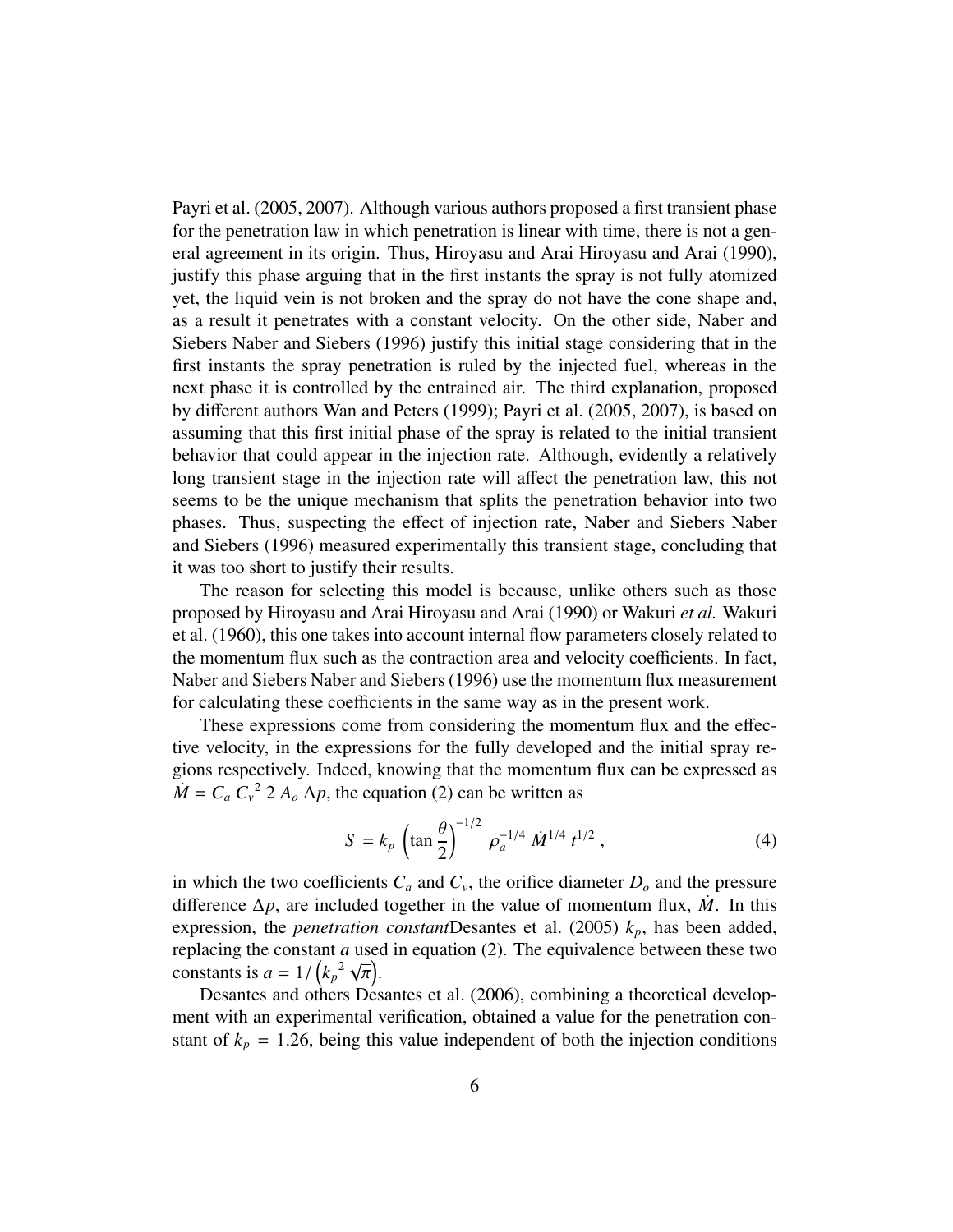and the geometry of the injection nozzle.

For the initial zone, the expression [\(5\)](#page-7-1) will be used. This relation was obtained from equation [\(1\)](#page-5-2), knowing that the effective velocity can be expressed as  $u_{ef}$  =  $C_v \sqrt{2 \Delta p / \rho_f}.$ 

<span id="page-7-1"></span>
$$
S = k_i u_{ef} t . \tag{5}
$$

A new constant *k<sup>i</sup>* has been added in this equation. According to Naber and Siebers [Naber and Siebers](#page-31-4) [\(1996\)](#page-31-4), the value of this constant may depend on the opening speed of the injector. This constant does not appear in equation [\(1\)](#page-5-2) because in the tests conducted by Naber and Siebers, the injector opening time is negligible, therefore  $k_i = 1$ .

Finally, the transition time between the initial and the fully developed zones in terms of momentum flux and effective velocity is obtained operating with the above relations √

<span id="page-7-2"></span>
$$
t_r = \frac{k_p^2}{k_i^2 \tan \theta/2} \frac{\sqrt{M}}{\sqrt{\rho_a} u_{\text{ef}}^2} \,. \tag{6}
$$

#### <span id="page-7-0"></span>3. Nozzle description and test plan

#### *3.1. Nozzle description*

To perform this study it has been chosen three different one hole axi-symmetric nozzles. The orifices are convergent with conical shape, additionally, the nozzles have been manufactured with an aggressive hydroerosion process to round the edges of orifice inlet providing them an inlet radius *r* large enough to avoid separation of the boundary layer at the orifice inlet. Both characteristics, convergent orifices and large inlet radius, will prevent the cavitation phenomeno[nMacián et al.](#page-31-6) [\(2003b\)](#page-31-6).

On these nozzles, the silicone mold technique has been used [Macián et al.](#page-30-4) [\(2003a\)](#page-30-4) with the aim of obtaining the internal geometry of orifices. Results for three nozzles are summarized in Table [1,](#page-8-0) while the characteristic of nozzles dimensionless geometric parameters are shown in Table [2.](#page-8-1) Unfortunately it has not been possible to obtain the complete mould for nozzle C, so *D<sup>o</sup>* value used in the current research is the supplied by nozzle manufacturer.

As it is shown in these tables, the three nozzles are similar. The unique difference between them is the orifice diameter. It is noteworthy as relevant nozzles characteristics, the strong orifices convergence and the great inlet radius.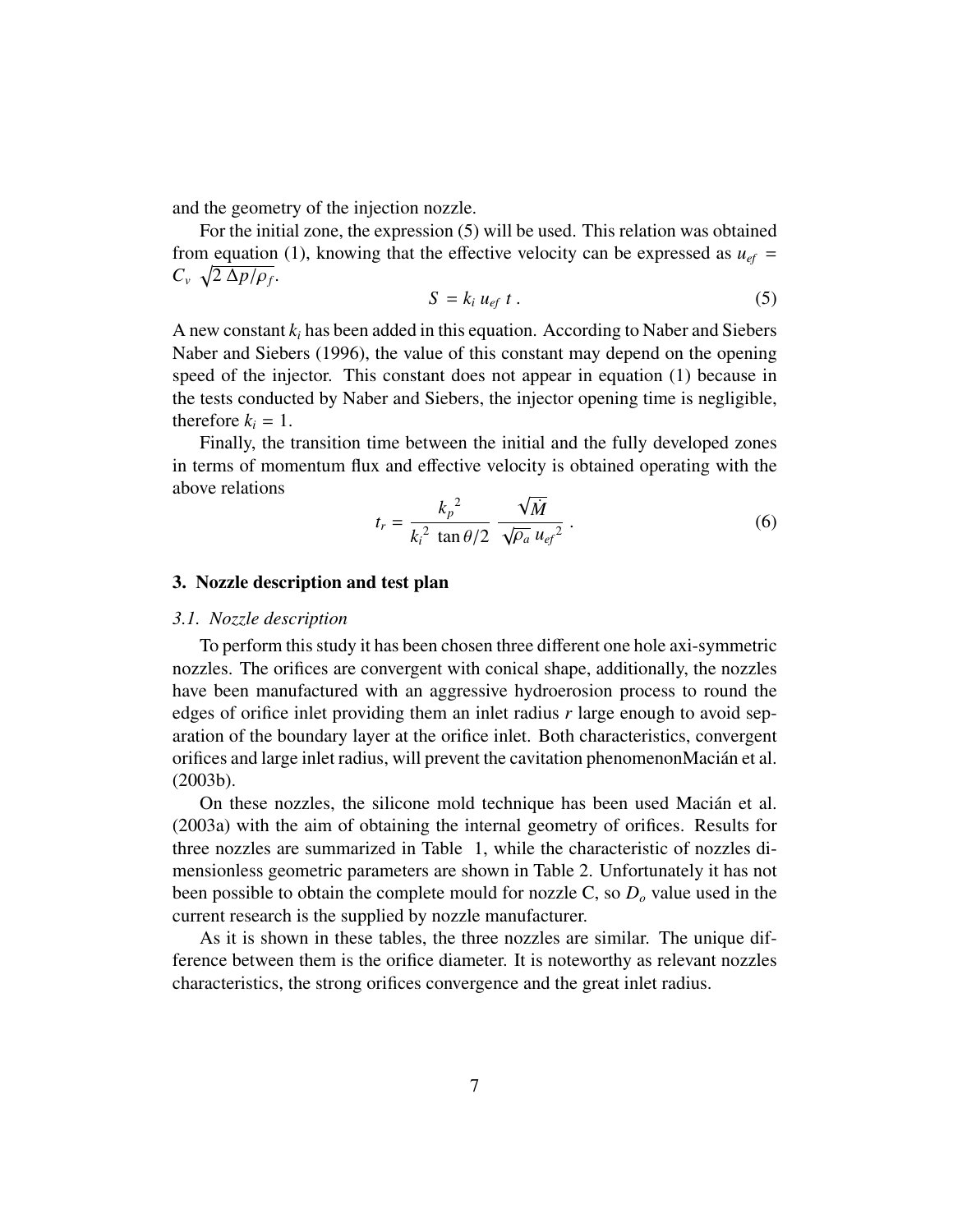<span id="page-8-0"></span>Table 1: Internal geometry of the studied one-hole nozzles.

|              |     |                |             |     | Nozzle r $D_i$ $D_m$ $D_o$ k-factor AR |      |
|--------------|-----|----------------|-------------|-----|----------------------------------------|------|
|              | μm  | um             | $\mu$ m     | μm  |                                        | $\%$ |
| $\mathsf{A}$ | 42. |                | 140 125 112 |     | 2.8                                    | 36.0 |
| B            |     | 47 167 145 138 |             |     | 2.9                                    | 31.7 |
| C            | 49  | 195            |             | 156 | 3.9                                    | 36.0 |
|              |     |                |             |     |                                        |      |

Table 2: Dimensionless parameters of the studied one-hole nozzles.

<span id="page-8-1"></span>

| Nozzle | $D_{o}$                            |  | $L/D$ $r/D$ $D_i/D_o$ |
|--------|------------------------------------|--|-----------------------|
| A      | $112 \,\mu m$ 8.93 0.30            |  | 1.25                  |
| B      | $138 \,\mathrm{\upmu m}$ 7.25 0.28 |  | 1.21                  |
| C      | $156 \,\mathrm{\upmu m}$ 6.41 0.25 |  | 1.25                  |
|        |                                    |  |                       |

#### *3.2. Test plan*

In the study of spray injection, one of the parameters that affect the behavior of the spray is the density of gas in which it is injected [Hay and Jones](#page-30-0) [\(1972\)](#page-30-0), so that this density will be one of the parameters to be controlled. This forces to maintain temperature control and achieve the change in density by varying the discharge pressure.

The test plan selected for this study consists of three injection pressures and five gas discharge densities, achieved through five different discharge pressures. The gas temperature has remained constant at  $33^{\circ}$ C. The energizing time is set at 2000 µs, more than enough time to study the spray taking into account that the measurement range is limited to about 65 mm. Data from the test plan are:

|                 | Injection pressure 30 - 80 - 130 MPa                        |
|-----------------|-------------------------------------------------------------|
| Gas density     | 10 - 15.5 - 25.4 - 32.5 - $40 \frac{\text{kg}}{\text{m}^3}$ |
| Back pressure   | $0.81 - 1.31 - 2.21 - 2.85 - 3.53$ MPa                      |
| Energizing time | $2000 \,\mu s$                                              |

To perform the different analysis that relates the internal flow with the spray it is necessary to know the internal flow parameters. In [Appendix A](#page-32-8) there is the internal flow data used in this study.

# 4. Spray momentum test rig

With this experimental equipment it is possible to determine the impingement force of a spray on a surface. This force is equivalent to the spray momentum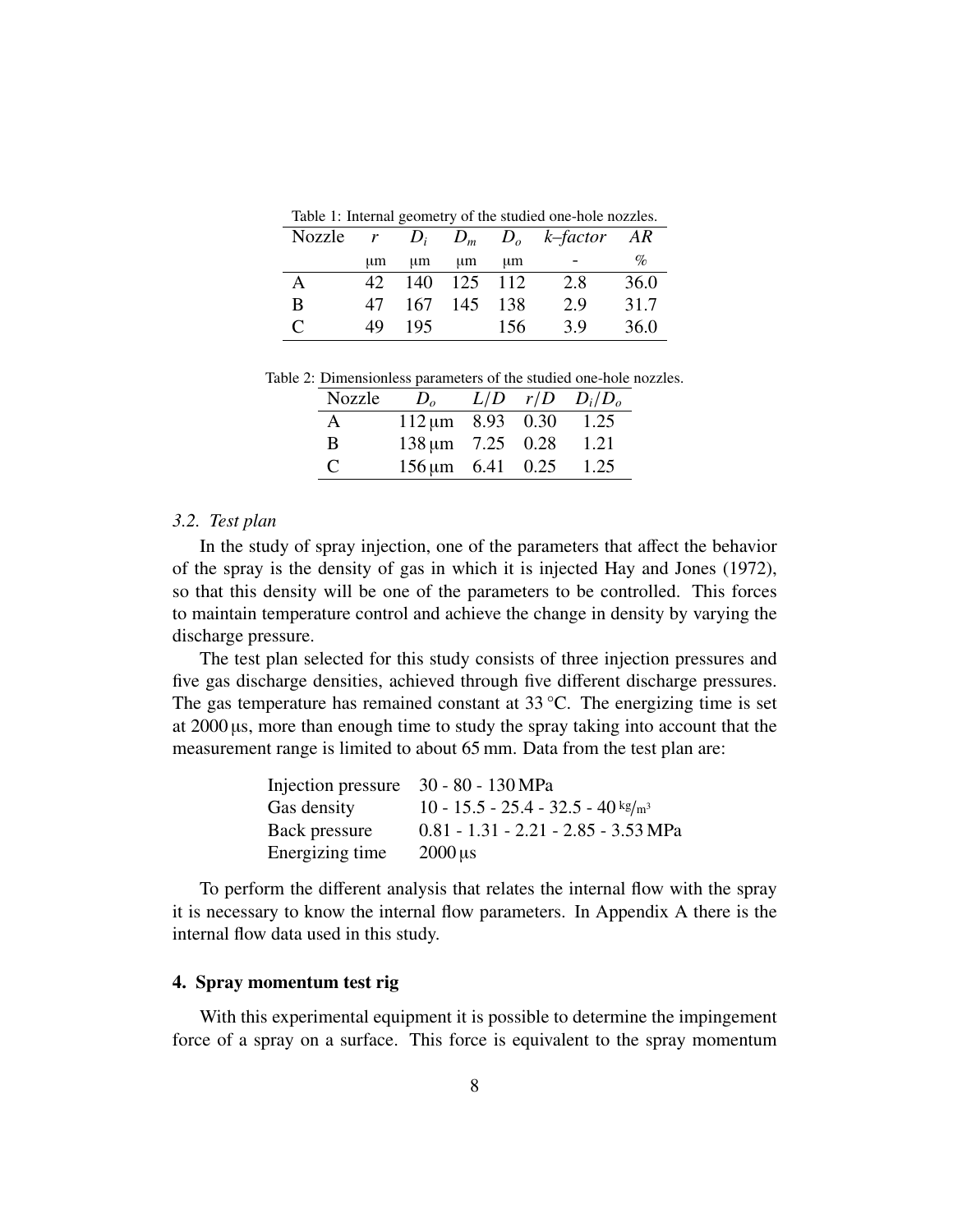flux. Figure [1](#page-9-1) shows a sketch of the momentum test rig. Sprays are injected into a chamber that can be pressurized with nitrogen up to 8 MPa in order to simulate pressure discharge conditions that are representative of actual pressure conditions inside the engine combustion chamber during the injection process. With the aim of improving the quality of the experimental data, these tests were performed considering long injection events, reaching in all cases steady state conditions in terms of constant momemtum flux.



<span id="page-9-1"></span>Figure 1: Spray momentum test rig.

#### <span id="page-9-0"></span>5. Spray visualization test rig

This section describes the premises used for performing the visualization tests. A test rig pressurized with nitrogen is used for the visualization of the sprays at different operating conditions of injection and discharge pressures. Figure [2](#page-10-0) shows a conceptual scheme of this installation.

The spray visualization is performed in a constant volume vessel, within which the nominal gas pressure is adjustable from 2 and 5 MPa, and the temperature between 15 and 40 °C. Nitrogen is continuously moving at very slow speed in order to evacuate the diesel released during successive injections and allow optical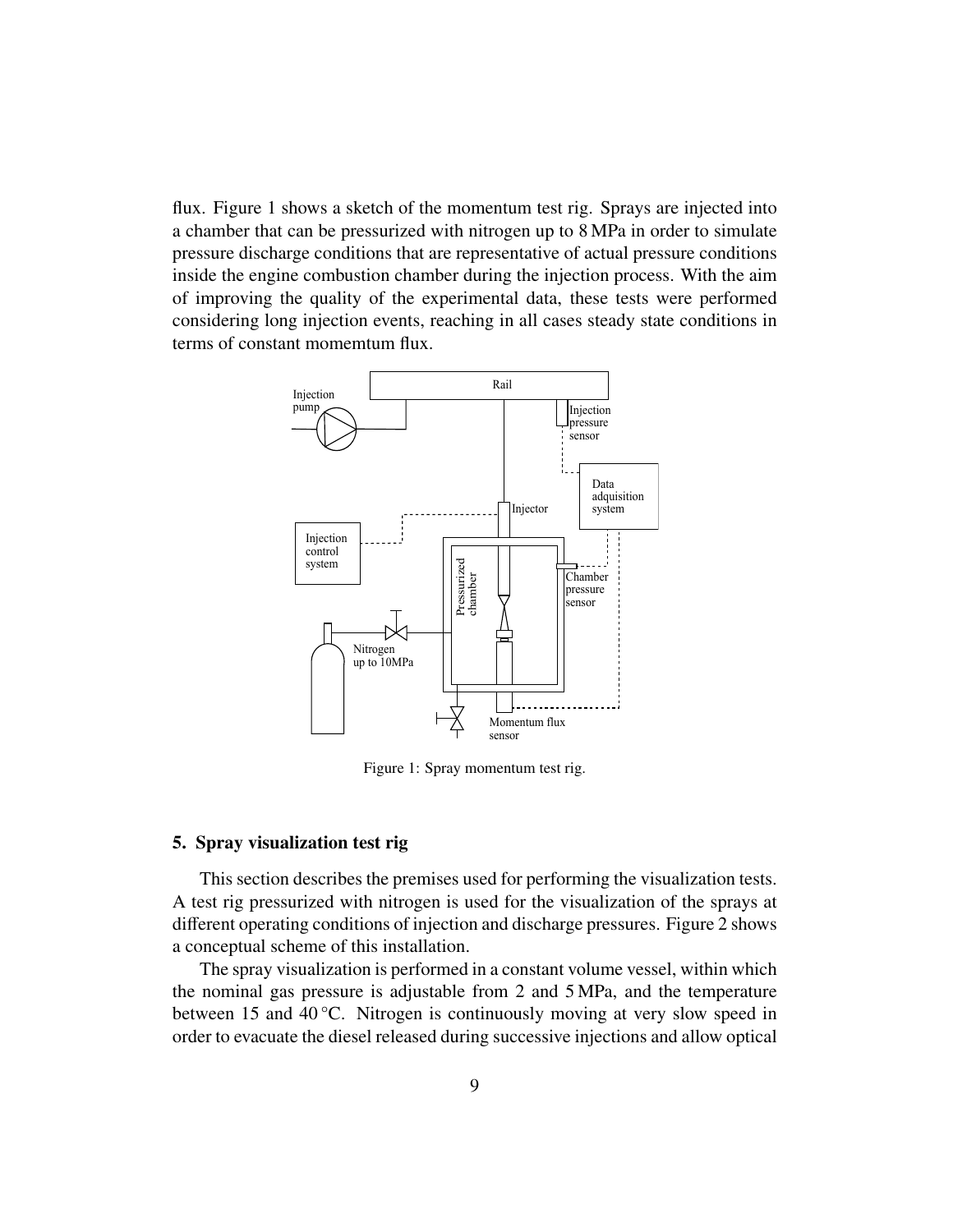

<span id="page-10-0"></span>Figure 2: Conceptual scheme of the visualization test rig.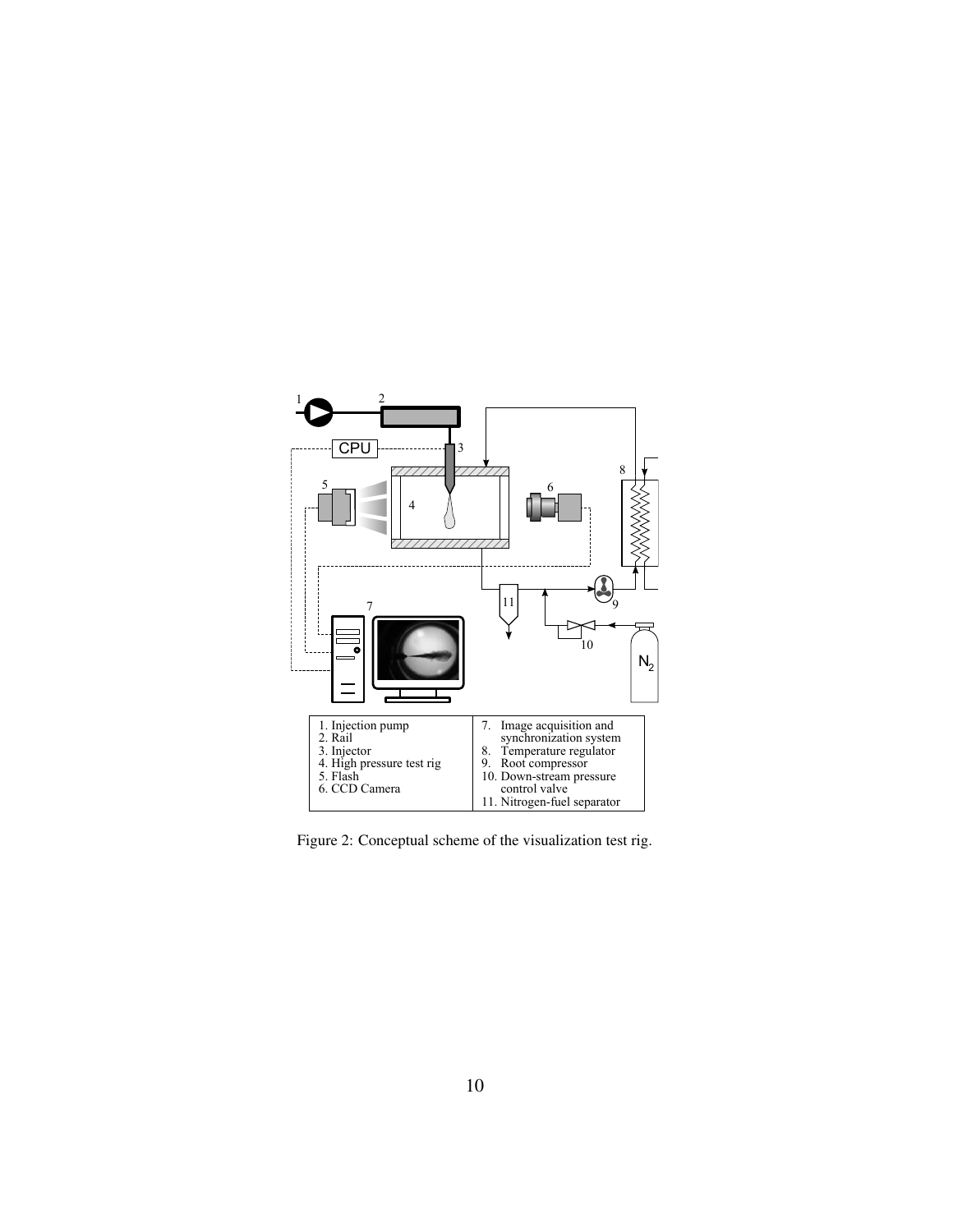access to remain clean as long as possible during the tests. The speed supplied to the nitrogen by a compressor is, however, sufficiently small to neglect any effect on the behavior of the spray. The frequency of injection is controlled and limited to a low value (one shot per second, or even less) to prevent rapid fouling of optical access, assuring the good quality of the images and thus, facilitating the task of processing them.

The diffuse backlighting illumination technique has been used for the visualization of the spray. In this technique, the camera is in one of the optical access, while the flash lighting is performed by the optical access opposite to the camera. Furthermore, an optical diffuser is placed between the light source and the test vessel.

Images are taken using a high-speed CMOS digital camera, obtaining images of 12 bits per color channel and a resolution of 1280 x 1024 pixels. The exposure time of this system is  $5 \mu s$ .

# <span id="page-11-0"></span>*5.1. Image processing*

The fundamental step in image processing is the segmentation process. This process is performed after a first stage focused on filtering and substracting the background of images, which allows to discern what is spray and what is not, in all images taken [Pastor et al.](#page-31-7) [\(2001\)](#page-31-7). The problem of image segmentation in the frame of diesel sprays is particularly complex due to the biphasic nature of the spray (liquid-gas) that makes it very difficult to define its contours. However, the quality of the segmentation has a strong influence on the results obtained related to the macroscopic characteristics parameters of the spray in later stages of the post-process.

The segmentation algorithm used, based on the likelihood ratio test (LRT), uses the three RGB channels to produce a precise identification of the poorly defined contours as those observed in the case of injected sprays. It has been shown that this segmentation algorithm is quite insensitive to intensity variations between images, and results were better than others obtained with other tested algorithms [Pastor et al.](#page-31-7) [\(2001\)](#page-31-7).

Once the contour of the spray is isolated from the rest of the image, it is possible to determine the macroscopic parameters that can characterize the injection process. As it is known, the purpose of the injection process is to promote the air entrainment inside the fuel spray to get a good air-fuel mixture that facilitates the combustion process. The macroscopic parameters that can characterize this process are the penetration and angle of the spray. Figure [3](#page-12-1) shows a graphical representation of the physical meaning of these parameters.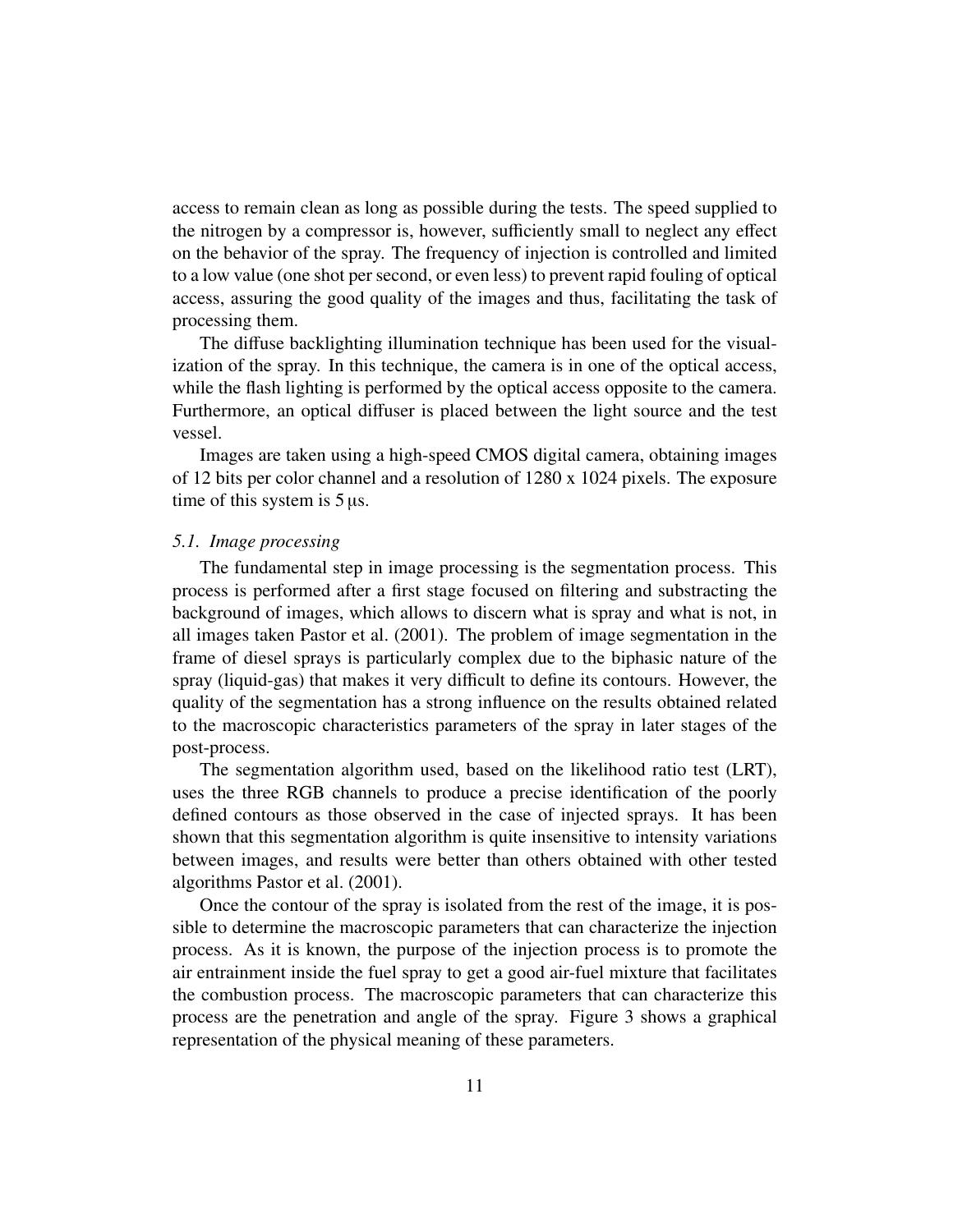

<span id="page-12-1"></span>Figure 3: Relevant parameters of the spray obtained as a result of the visualization tests.

## <span id="page-12-0"></span>6. Results

#### *6.1. Data processing of the visualization tests*

Visualization tests are performed by taking photographs of the injected spray or sprays with an exposure time small enough to freeze spray in the image, obtaining a single photo for each injection. The instant at which the images are taken will vary throughout the test, in order to obtain the evolution of the spray from the nozzle exit until it exceeds the visual boundaries of the test rig.

In the present study, a total of five repetitions per time instant have been taken for each point tested, with a time interval between these instants of  $25 \mu s$ .

Figure [4](#page-13-0) shows an example of the sequence of images of the spray for the three nozzles in one of the conditions tested.

All images obtained are processed as explained in Section [5.1.](#page-11-0) Thus, the contour of the spray is firstly obtained and then, the macroscopic parameters of the spray, as the penetration or the spray angle, are extracted from this contour for further analysis.

The results obtained from these visualization tests are shown in the next section, starting with the penetration and continuing with the angle of the spray.

# *6.2. Penetration results*

The temporal evolution of the spray penetration for all tests are shown in Figures [5,](#page-13-1) [6](#page-14-0) and [7](#page-14-1) for injection pressures of 30, 80 and 130 MPa respectively. For each instant, the following figures were generated using the averaged value of the parameter under study. In addition, for each instant it has been also represented by a bar (Figure [5,](#page-13-1) upper-left) the mean value of the standard deviations of the data contained in each of the graphs.

In these figures, it is evident how the evolution of the spray penetration is divided into two zones as discussed in Section [2:](#page-5-0)

• *Initial or transient zone*. In this zone the spray penetration is linear with time,  $S \propto t$ . Furthermore, as can be seen, in this region it does not show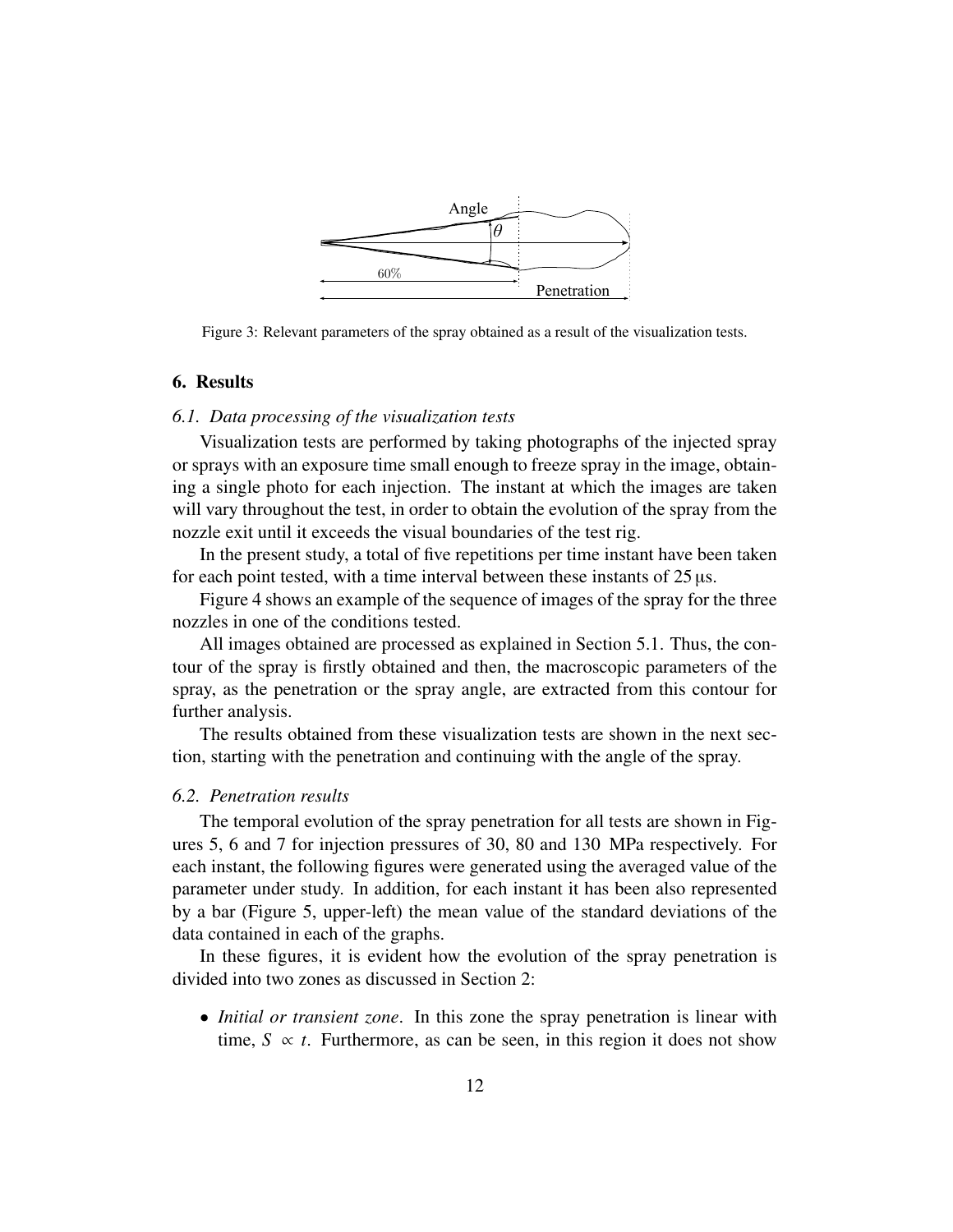

<span id="page-13-0"></span>Figure 4: Images of the spray evolution for the point  $p_i = 80 \text{ MPa } \rho_a = 40 \text{ kg/m}^3$ .



<span id="page-13-1"></span>Figure 5: Spray penetration for points at the same injection pressure  $p_i = 30 \text{ MPa}$ .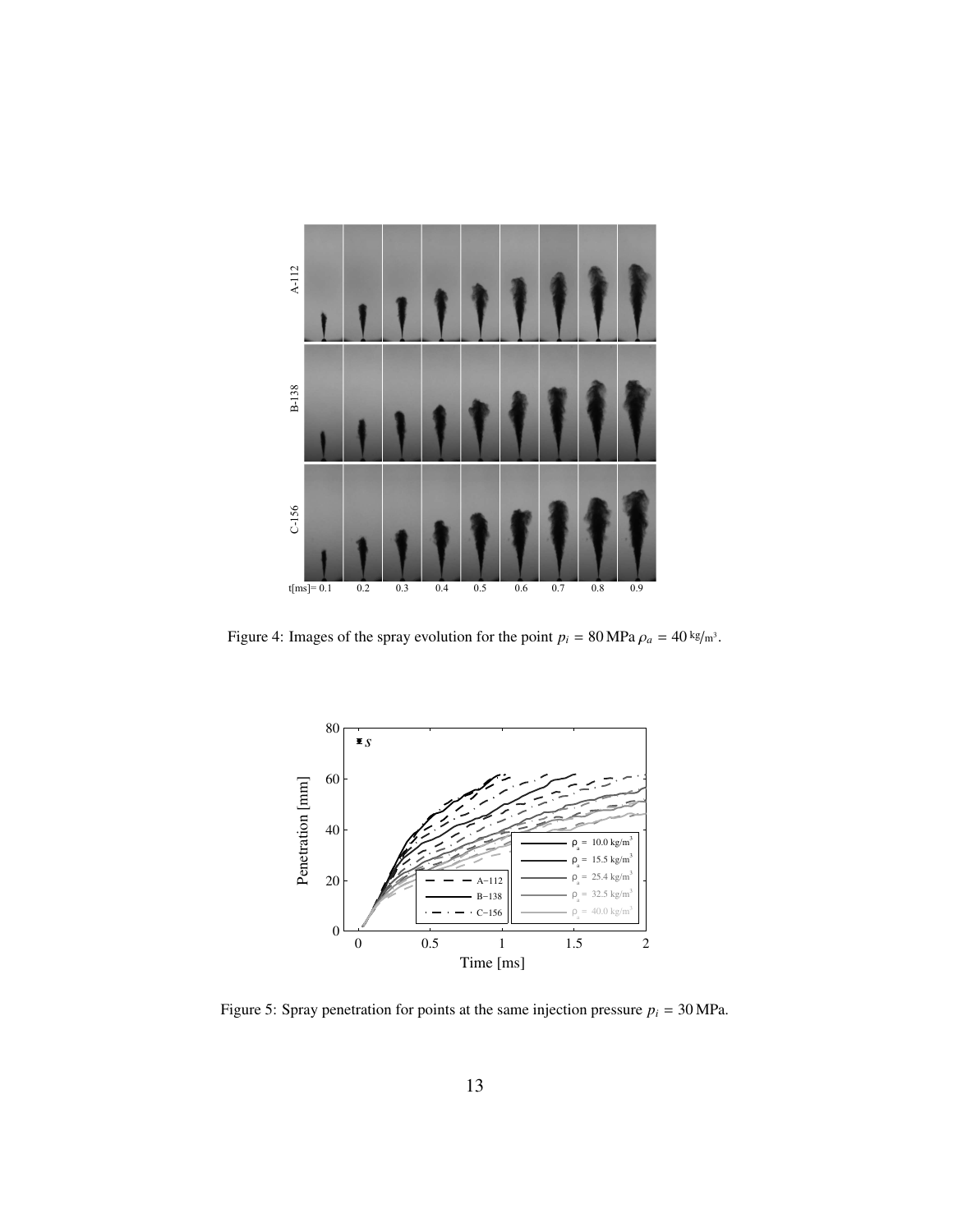

<span id="page-14-0"></span>Figure 6: Spray penetration for points at the same injection pressure  $p_i = 80 \text{ MPa}$ .



<span id="page-14-1"></span>Figure 7: Spray penetration for points at the same injection pressure  $p_i = 130 \text{ MPa}$ .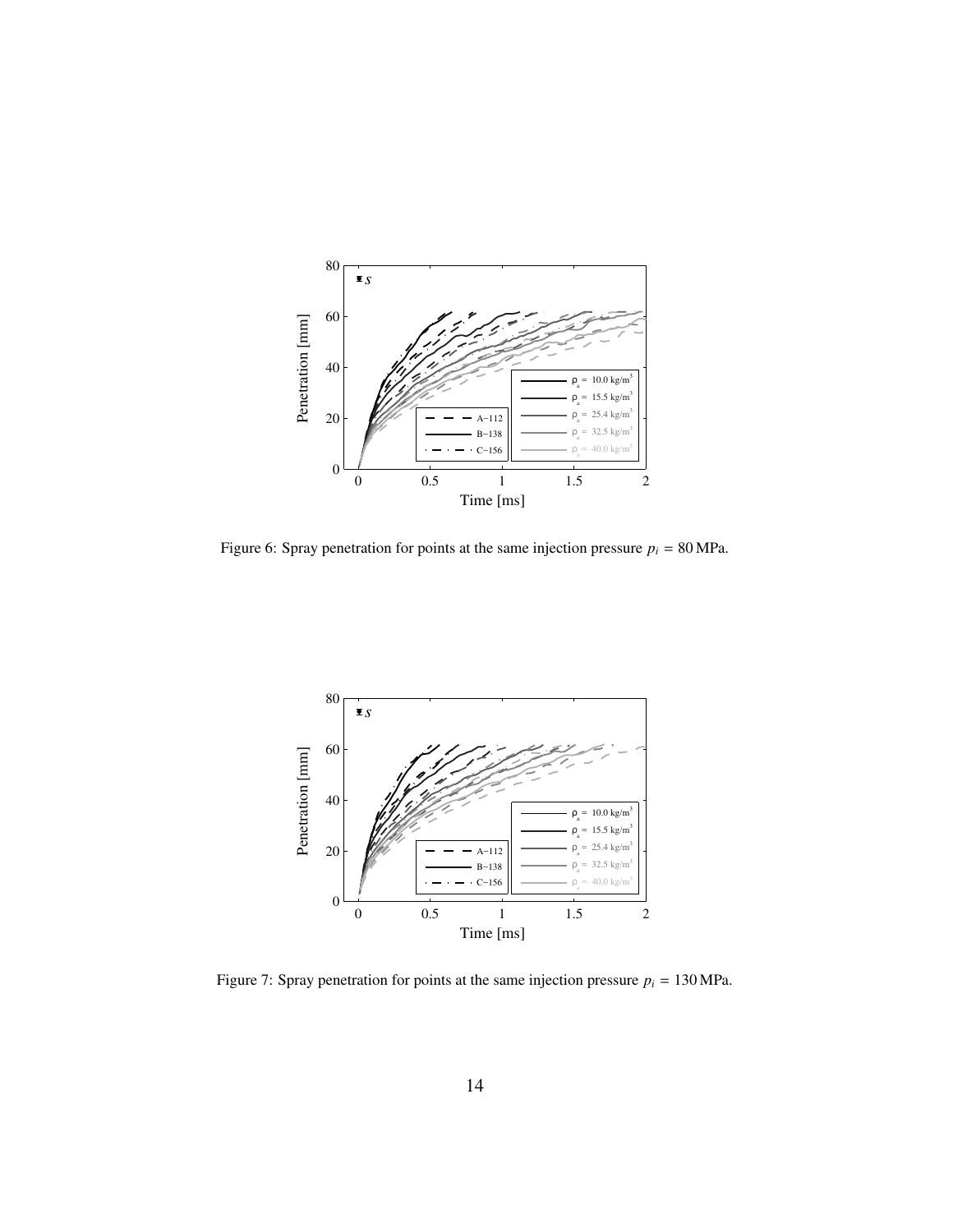any dependence on the diameter of the nozzle, and the influence of density seems also small [Kostas et al.](#page-30-5) [\(2009\)](#page-30-5).

• *Fully developed zone*. In this zone the spray penetration ceases to be linear with time and it becomes time dependent according to  $S \propto t^{1/2}$ . Contrarily to the *initial zone*, in this zone the spray penetration clearly depends on both the diameter of the nozzle and the gas density.

The next section shows a set of cases in which the effect of each of the parameters has been isolated: orifice diameter, gas density and injection pressure, in order to investigate their influence.

# *6.2.1. Influence of nozzle geometry*

Figure [8](#page-15-0) presents the spray penetration for the three nozzles for a particular test point. This figure corroborates the previous discussion. The transient zone is not dependent on hole diameter, so one might infer that depends on the exit velocity and not on the momentum flux or diameter [Hiroyasu and Arai](#page-30-1) [\(1990\)](#page-30-1). While in the fully developed spray zone a greater diameter, which in turn means greater momentum flux, results in a greater spray penetration.



<span id="page-15-0"></span>Figure 8: Comparison between nozzles in terms of spray penetration for the point  $p_i = 30 \text{ MPa}$  $\rho_a = 15.5 \,\mathrm{kg/m^3}.$ 

# *6.2.2. Influence of gas density*

Figure [9](#page-16-0) illustrates the influence of gas density on penetration. In the fully developed spray zone the great influence of the density is appreciated and a higher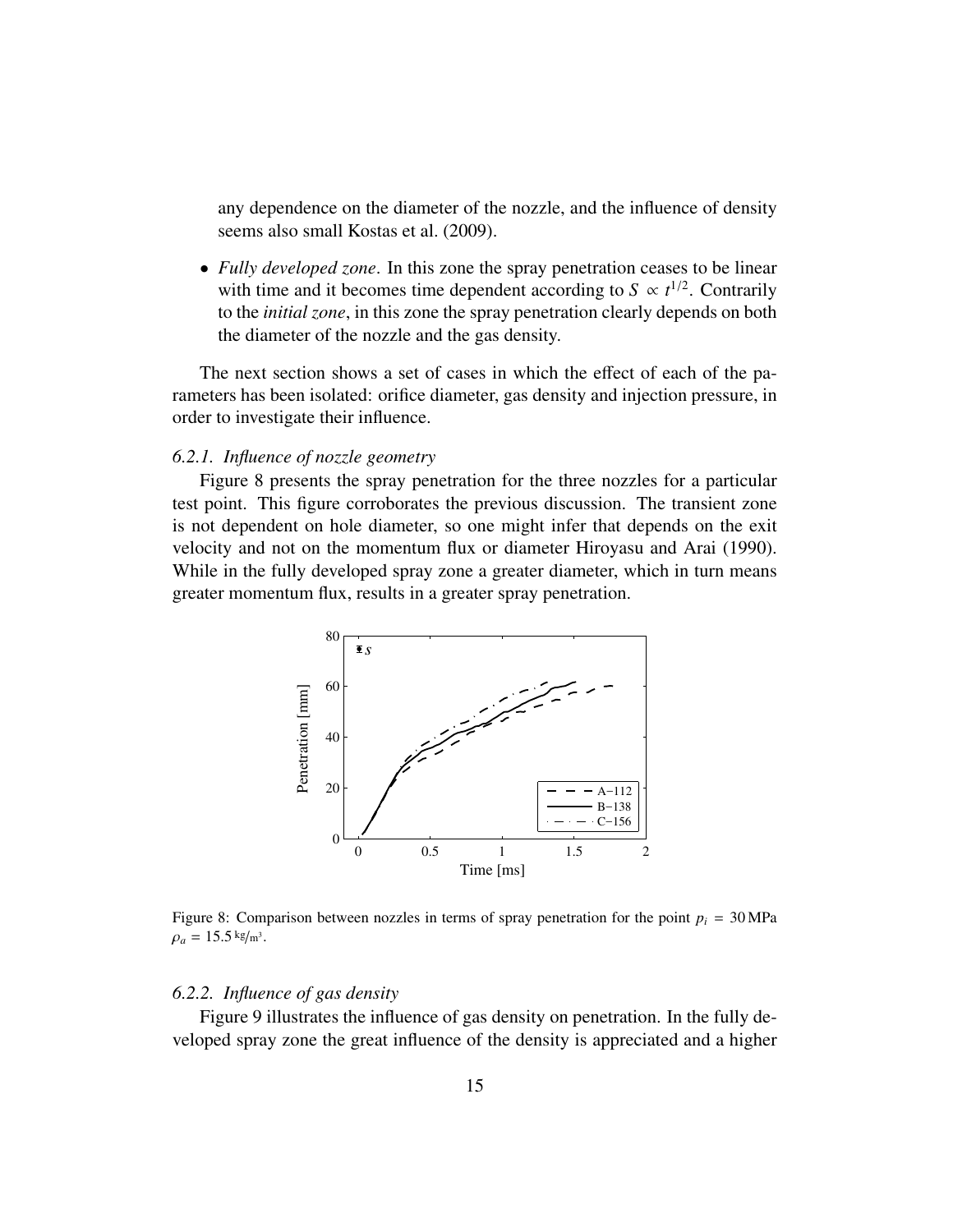penetration is observed for a lower density. In the transient zone the effect of density does not seem as important as in the fully developed zone, although here some influence is observed unlike what others authors have found [Naber and Siebers](#page-31-4) [\(1996\)](#page-31-4); [Hiroyasu and Arai](#page-30-1) [\(1990\)](#page-30-1).



<span id="page-16-0"></span>Figure 9: Comparison between different gas density levels in terms of spray penetration for the nozzle *B* at  $p_i = 80 \text{ MPa}$ .

# *6.2.3. Influence of the injection pressure*

Figure [10](#page-17-1) evidences the influence of injection pressure on spray penetration. As expected, penetration increases with injection pressure in both the initial and the fully developed spray zones.

#### *6.3. Spray angle results*

The results of spray angle versus time are discussed in this section. As with the penetration a set of cases have been selected to isolate the effect of each parameter: orifice diameter, gas density and injection pressure, facilitating the analysis of their influence.

The determination of the spray angle is a rather complicated task and it is subject to many uncertainties, so that, the values found may contain a relatively large error. Nevertheless, by having a large number of tests, it is possible to observe trends and extract conclusions.

In each of the figures presented in next sections, in addition to the signal of angle, it is represented the average deviation of the corresponding tests (lowerright).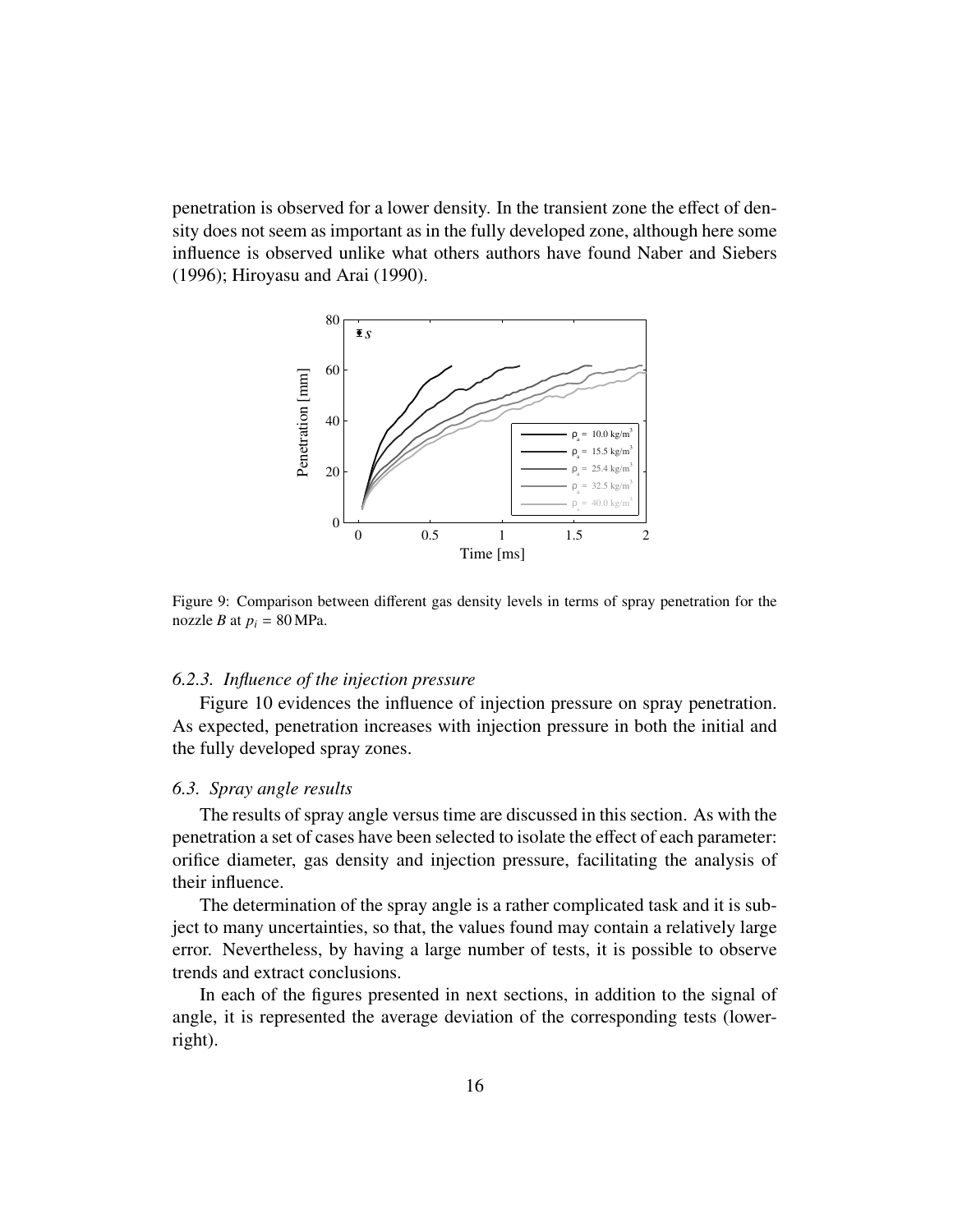

<span id="page-17-1"></span>Figure 10: Comparison between different injection pressures in terms of spray penetration for the nozzle *C* at  $\rho_a = 40 \text{ kg/m}^3$ .

## *6.3.1. Influence of geometry*

Figure [11](#page-18-0) compares the results of the three nozzles at one particular injection condition. It seems that the diameter of the holes does not have a significant influence on the spray angle once it has stabilized, especially when compared with the effect of other parameters such as gas density, as discussed below.

# *6.3.2. Influence of gas density*

Figure [12](#page-18-1) shows the influence of density for one nozzle and one injection pressure. As expected, the increase in air density causes a significant increase in the spray angle [Payri et al.](#page-32-5) [\(2005\)](#page-32-5); [Desantes et al.](#page-30-3) [\(2006\)](#page-30-3).

# *6.3.3. Influence of injection pressure*

In Figure [13](#page-19-0) the influence of injection pressure is shown. The pressures of 80 and 130 MPa has a wider spray angle compared to the case of 30 MPa, while for the pressure of 30 MPa the spray angle is significantly smaller. This may be related to the flow regime inside the injection orifice, in which at 30 MPa the flow regime was in a state of transition between laminar and turbulent conditions, whereas in the rest of points the turbulence is fully developed.

# <span id="page-17-0"></span>7. Spray angle analysis

In Figure [14](#page-19-1) all results of spray angle are condensed. To obtain this data, a mean spray angle is calculated, taking special care to obtain a value as represen-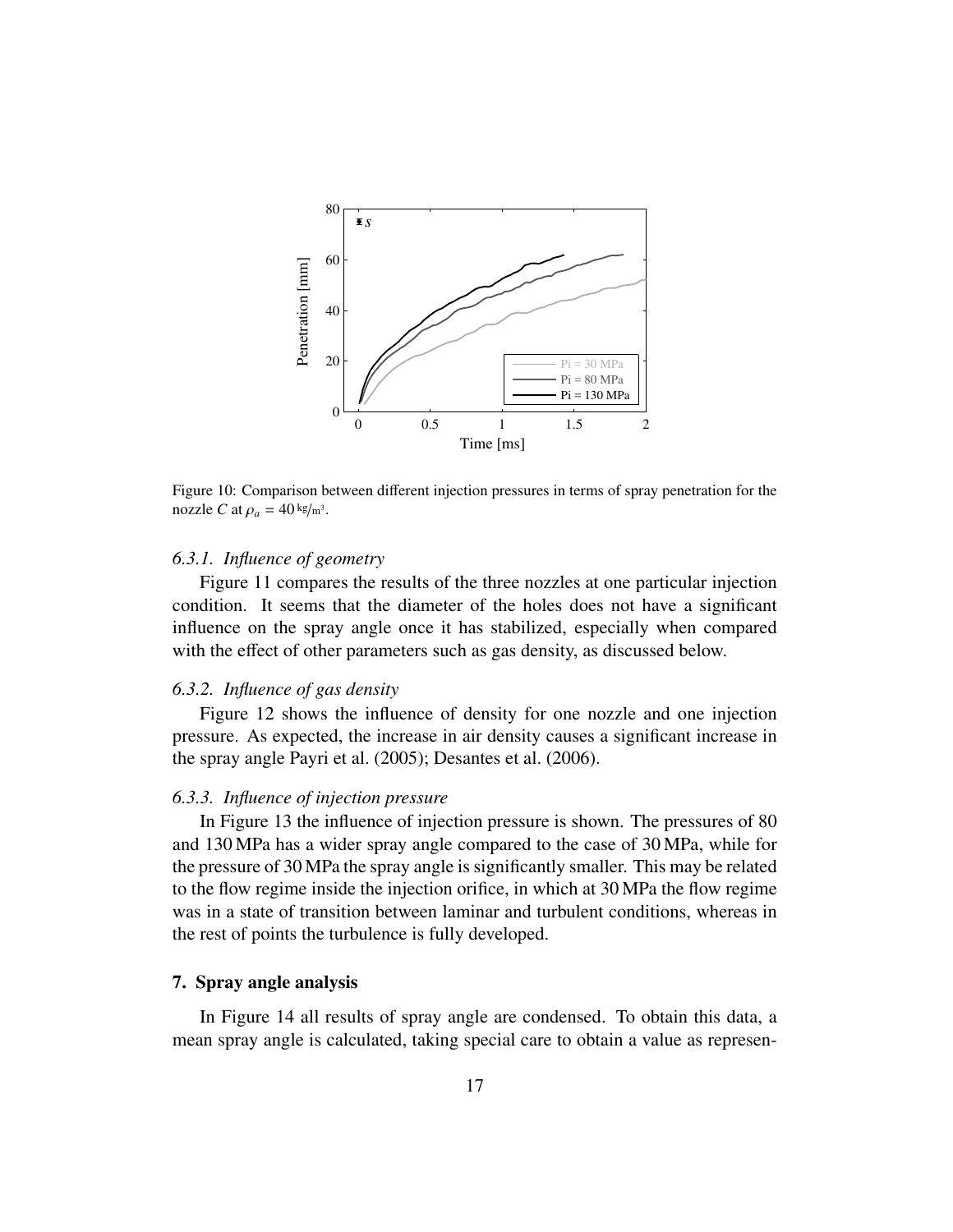

<span id="page-18-0"></span>Figure 11: Comparison between nozzles in terms of spray angle for the point  $p_i = 30 \text{ MPa}$  at  $\rho_a = 15.5 \,\mathrm{kg/m^3}.$ 



<span id="page-18-1"></span>Figure 12: Comparison between different gas density levels in terms of spray angle for the nozzle *A* a  $p_i = 130 \text{ MPa}$ .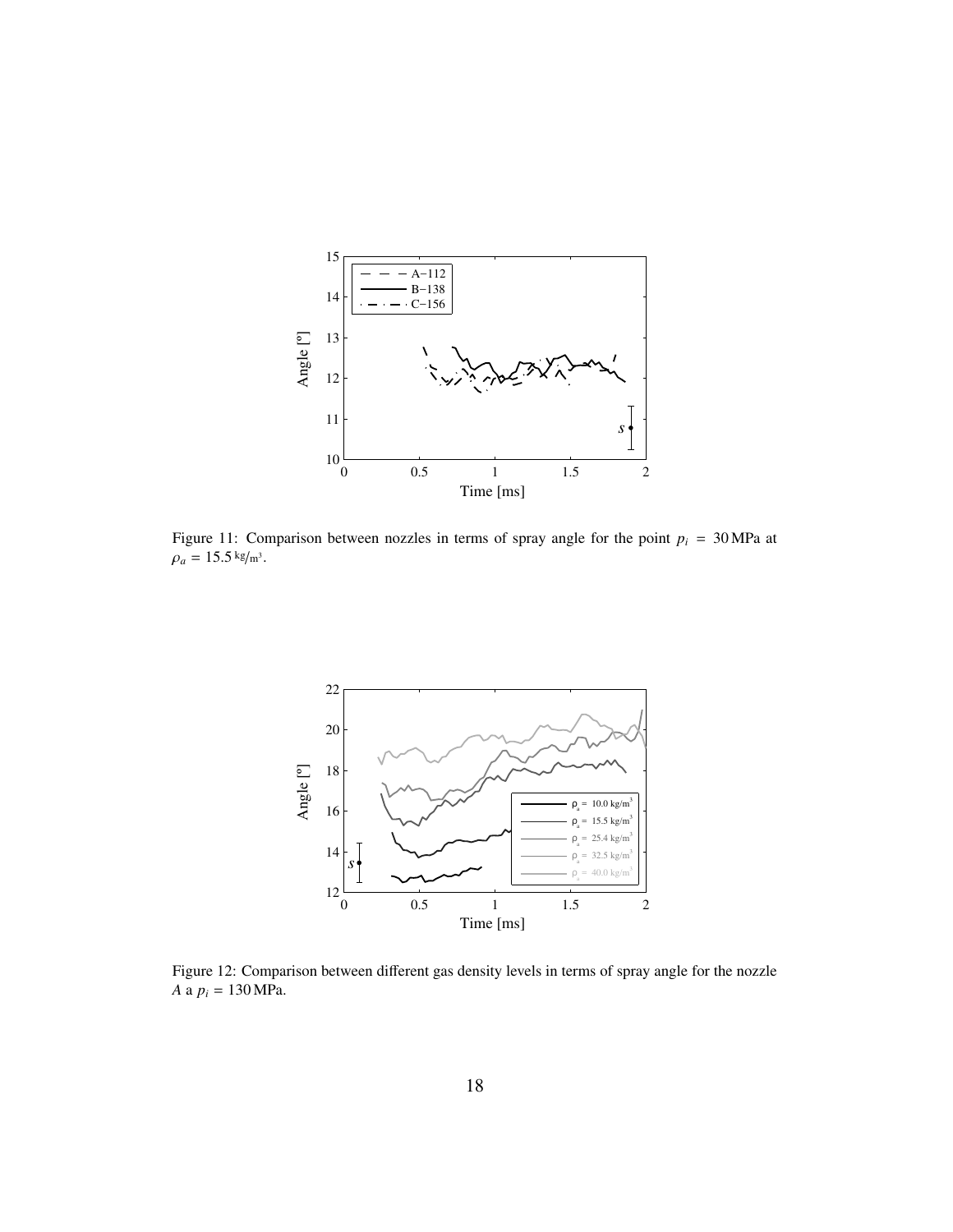

<span id="page-19-0"></span>Figure 13: Comparison between different injection pressures in terms of spray angle for the nozzle *A* at  $\rho_a = 40 \text{ kg/m}^3$ .

tative and comparable as possible, so it is selected only the interval in which the angle is already stabilized (long time), and the same interval has been used for all nozzles in each pressure condition.

The relationship between the densities of gas and fuel  $\rho_a/\rho_f$  has been selected as the abscissa axis, which is a parameter widely used in the study of spray[sDesantes et al.](#page-30-2) [\(2005\)](#page-30-2).



<span id="page-19-1"></span>Figure 14: Variation of the spray angle  $\theta$  in steady conditions.

This figure corroborates the previously observed effects: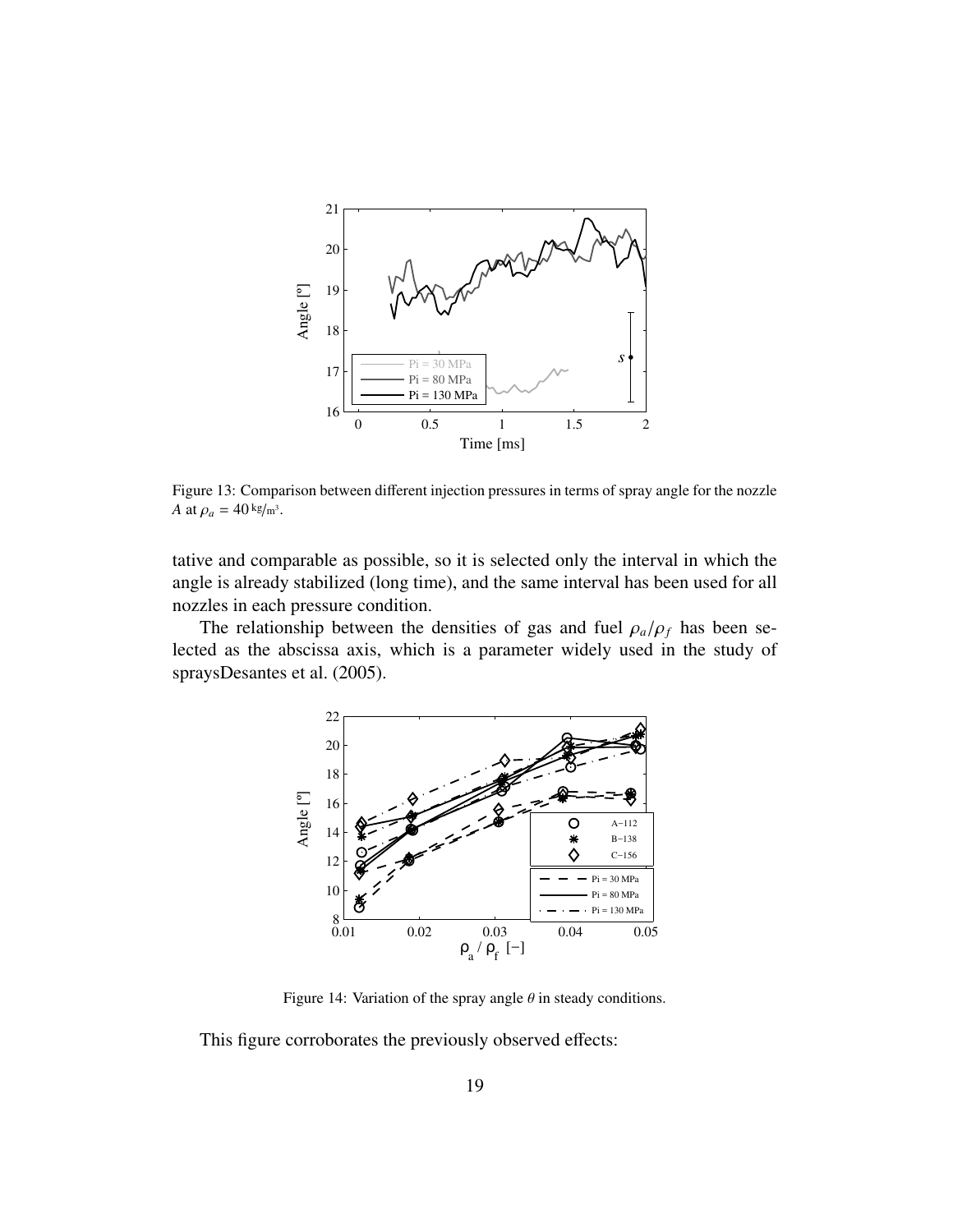- Higher density implies a wider spray angle. This result is logical because the higher the gas density, the greater the opposition of the gas against the advance of the spray, causing it to open.
- The pressure of 30 MPa produces a considerable smaller spray angle than the other pressures. This may be related to flow regime inside the injection orifice, since at 30 MPa the flow regime was in a state of transition between laminar and turbulent conditions, contrarily to the rest of higher injection pressures, where the turbulence was developed. Or in other words, turbulence for pressure of 30 MPa is less than for higher injection pressures. As it is known, turbulence is one of the factors promoting the opening of the spray, so the observed smaller spray angle for  $p_i = 30 \text{ MPa}$ , where turbulence is lower, is reasonable.
- The influence of nozzle geometry on the spray angle is much lower than either of the two effects previously mentioned. Despite that, increasing the diameter (or reducing the *<sup>L</sup>*/*<sup>D</sup>* ratio of the nozzle hole) slightly increases the spray angle.

# *7.1. Correlations for the spray angle*

The following results will correlate the spray angle with the parameters identified as influential:

- Gas density, represented by the ratio of densities between the gas and fuel  $\rho_a/\rho_f$ .
- Turbulence intensity. The parameter that best characterizes the turbulence intensity is the area contraction coefficient  $C_a$ , which has values close to unity for fully developed turbulence, and decreases as turbulence decreases.
- Nozzle geometry. In this case the unique difference between the nozzles is the diameter or its dimensionless equivalent parameter, the length to diameter relation *<sup>L</sup>*/*D*.

Thus, the spray angle expressed in terms of the tangent of the half angle, can be correlated with the previous parameters by means of an exponential fit according to equation

<span id="page-20-0"></span>
$$
\tan\frac{\theta}{2} = \cos\left(\frac{\rho_a}{\rho_f}\right)^a C_a{}^b \left(\frac{L}{D}\right)^c ,\qquad (7)
$$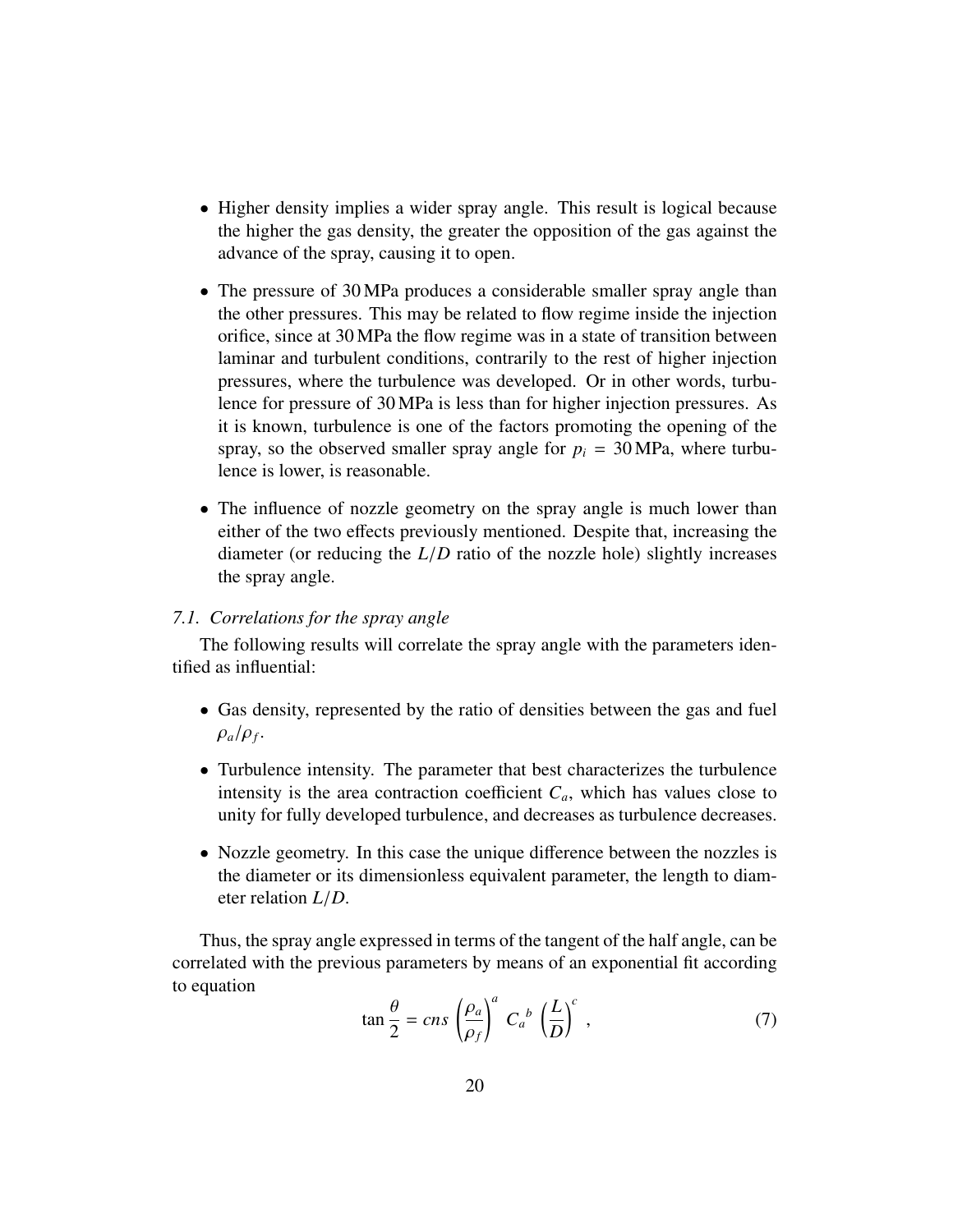where a logarithmic transformation can be introduced to obtain the constant and exponents by a simply linear regression.

The following table summarizes the results of the fit according to equation [\(7\)](#page-20-0). This table contains the value of the different adjustment factors, constant and exponents, plus the confidence interval for  $\alpha = 0.05$  and the P-value for each of these coefficients. The coefficient of determination of this adjustment is  $R^2 = 0.968$ .

|               | Magnitude | C.I           | P-value                |
|---------------|-----------|---------------|------------------------|
| cns           | 0,8113    | $\pm 0,2448$  | 0,09197                |
| a             | 0,3316    | $\pm 0.02929$ | $5,908 \cdot 10^{-25}$ |
| h             | 7,319     | ±1,275        | $1,611 \cdot 10^{-14}$ |
| $\mathcal{C}$ | $-0,1872$ | $\pm 0,1081$  | 0,001 148              |
|               |           |               |                        |

As shown in the table the influence of the three factors are significant (P-value < <sup>0</sup>.05). However, the relevance of each one is different, being much higher for  $\rho_a/\rho_f$  and  $C_a$ .

In fact, eliminating from the fit the term *<sup>L</sup>*/*<sup>D</sup>* a good correlation is still obtained. So for the equation

$$
\tan\frac{\theta}{2} = \cos\left(\frac{\rho_a}{\rho_f}\right)^a C_a{}^b ,\qquad (8)
$$

the next fit is obtained, with a coefficient of determination  $R^2 = 0.945$ .

|     | Magnitude | CT.           | P-value                |
|-----|-----------|---------------|------------------------|
| cns | 0.5924    | $\pm 0.1358$  | $1,133 \cdot 10^{-9}$  |
| a   | 0,3497    | $\pm 0.03562$ | $6,293 \cdot 10^{-23}$ |
| h   | 7.343     | $\pm 1,55$    | $4,252 \cdot 10^{-12}$ |
|     |           |               |                        |

#### <span id="page-21-0"></span>8. Analysis of the spray penetration

In this section, the analysis of penetration is carried out. One drawback for this study on penetration is its time dependence. Therefore, in order to facilitate the analysis of results, in a first step, some parameters have been extracted to characterize each penetration test, achieving the independence of time.

To do this, knowing that the penetration is separated into two zones, it has been calculated for the initial zone the slope  $m_i$  that produces the best fit to the equation  $S = m_i (t - t_{oi})$ , and the parameter  $m_p$  that best fit to equation  $S = m_p \sqrt{t - t_{op}}$ for the fully developed spray zone. In addition, it has also been obtained the time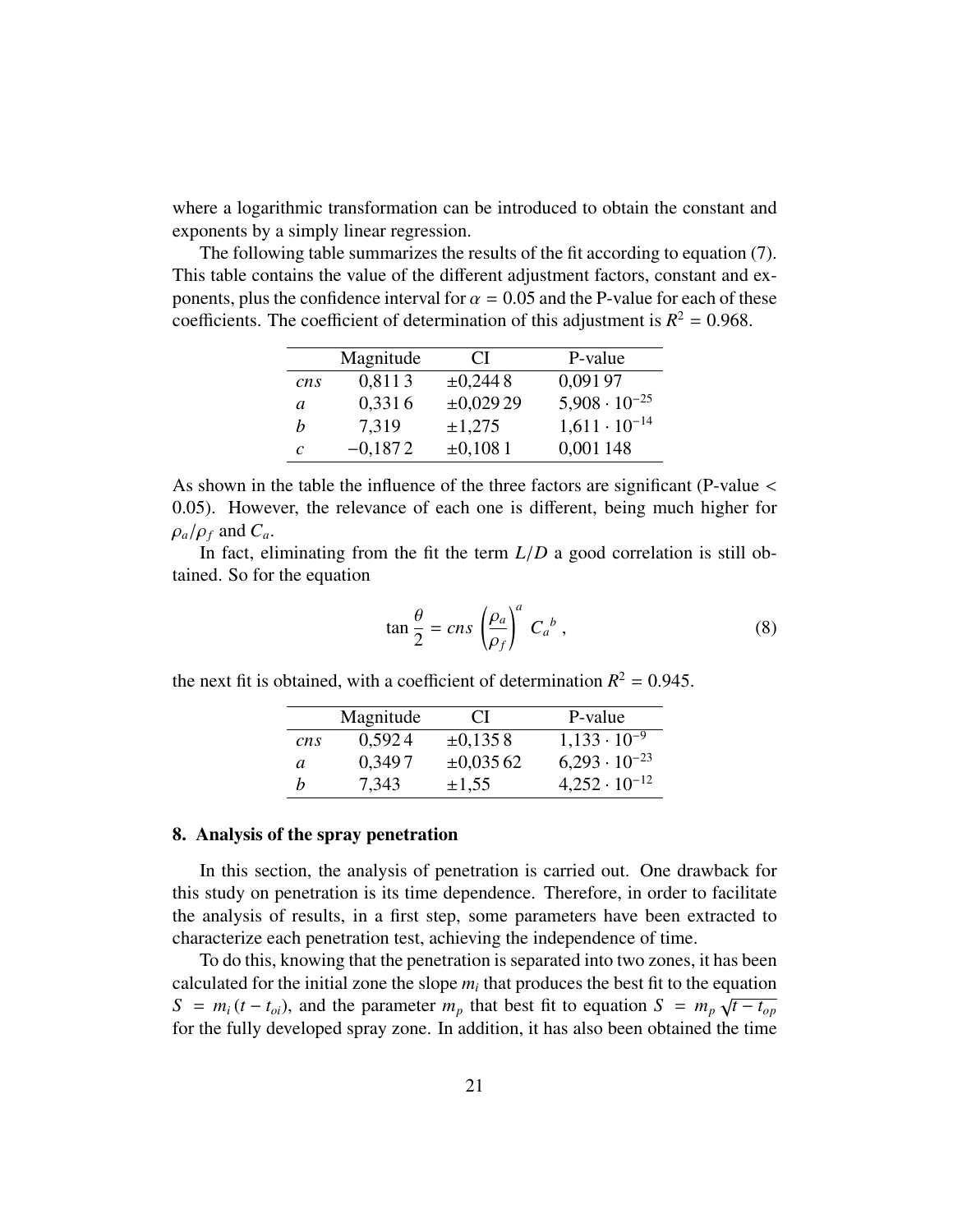*tr* that separates these zones. Because of possible time lag between the penetration signal and the fit equations, temporal corrective terms (*toi* and *top*) have been added to avoid the mistakes introduced by these lags in the fit. Figure [15](#page-22-0) shows an example of how these parameters are obtained from one of the penetration measures.



<span id="page-22-0"></span>Figure 15: Calculation of the penetration parameters. (C nozzle,  $p_i = 30 \text{ MPa} - \rho_a = 15.5 \text{ kg/m}^3$ ).

Obtaining these parameters is not always as simple as in the case of the figure, especially the determination of the slope of the initial zone because, depending on the conditions of injection, the number of time instants available for the fit generation may be poor. Because of this drawback, the initial values in the initial zone become less reliable the higher the gas density and the higher the injection pressure (see Figure [5,](#page-13-1) [6](#page-14-0) and [7\)](#page-14-1). The same is true for the transition time between both zones, because in these tests the initial zone is not easily distinguishable from the fully developed zone.

Once obtained the values for each of the tests, it is possible to proceed to the analysis of the results. First, the analysis of the fully developed spray is performed, and afterward the attention is focused on the initial zone.

#### *8.1. Fully developed spray*

The objective in this section is to obtain the value of the constant  $k_p$  for each of the tests and performing the corresponding analysis. As shown in equation [\(4\)](#page-6-0), the calculation of  $k_p$  depends on the spray angle. Since the value of this angle is associated with significant dispersion, before including the values of the angle the penetration data will be analyzed without taking into account the spray angle.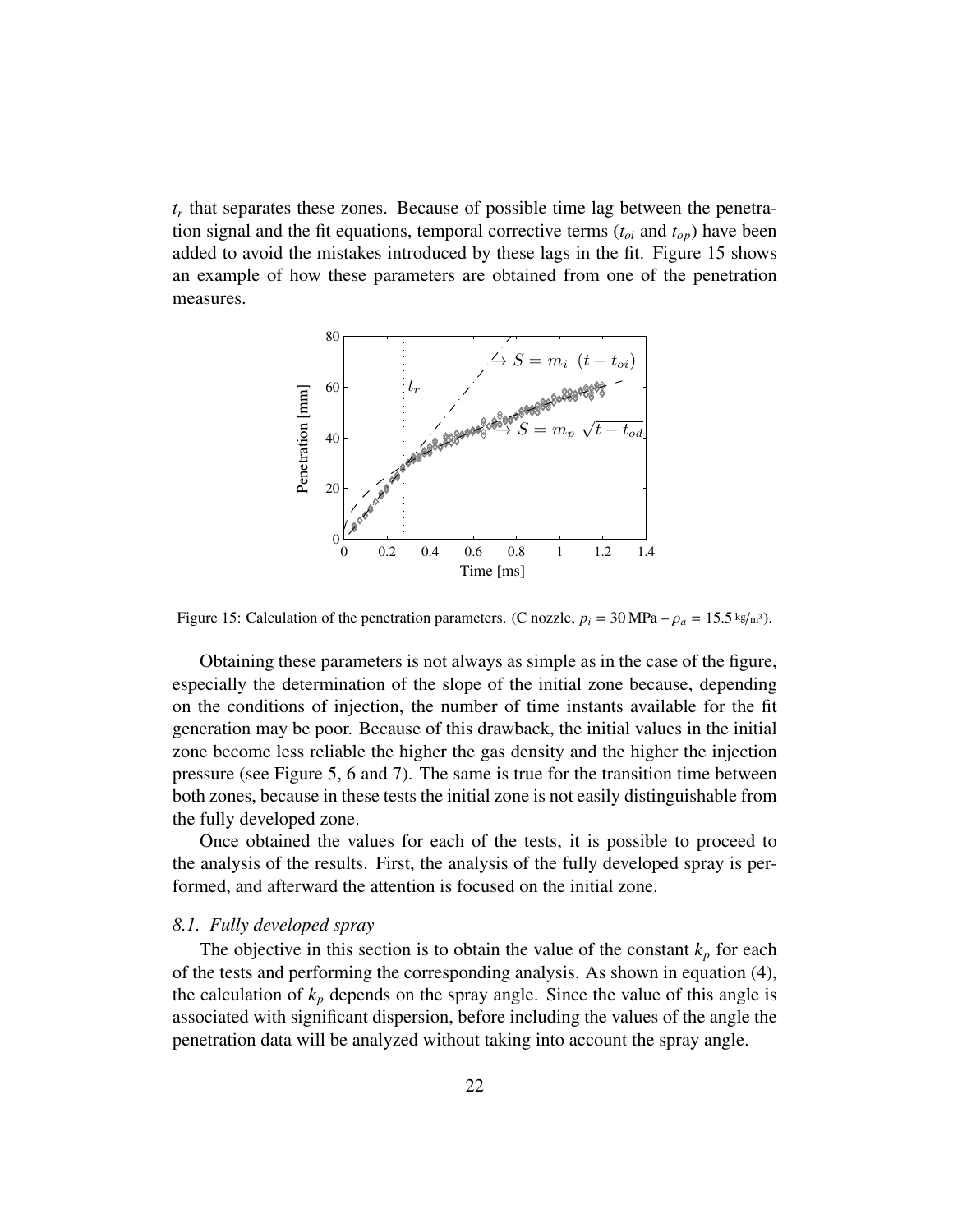So firstly, the constant *C* is found, which is defined as the dimensionless part of the equation [\(4\)](#page-6-0), written below

$$
S = C \rho_a^{-1/4} \dot{M}^{1/4} t^{1/2} . \tag{9}
$$

Given this equation, the value of *C* for each test can be calculated as

$$
C = \frac{m_p}{\rho_a^{-1/4} \dot{M}^{1/4}} , \qquad (10)
$$

where  $m_p$  is obtained from the fit of the results of penetration,  $\rho_a$  is known for each test and  $\dot{M}$  is obtained from the momentum flux tests each test and  $\dot{M}$  is obtained from the momentum flux tests.



<span id="page-23-0"></span>Figure 16: Penetration parameter *C* for fully developed spray.

In Figure [16](#page-23-0) the results for *C* depending on the density ratio  $\rho_a/\rho_f$  are presented. The trends observed in this diagram are closely related to the behavior of the spray angle already seen in Figure [14.](#page-19-1) Thus, the effects that increase the opening of the spray, as the density of gas in the chamber and the turbulence, cause a decrease in the constant *C*.

As was done with the spray angle, the constant *C* can be correlated on the same parameters: the ratio of densities  $\rho_a/\rho_f$ , and the area contraction coefficient  $C$ . Thus  $C$  is correlated by the equation  $C_a$ . Thus, *C* is correlated by the equation

$$
C = cns \left(\frac{\rho_a}{\rho_f}\right)^a C_a^b , \qquad (11)
$$

for which we obtain the following fit with a coefficient of determination  $R^2$  of <sup>0</sup>.962.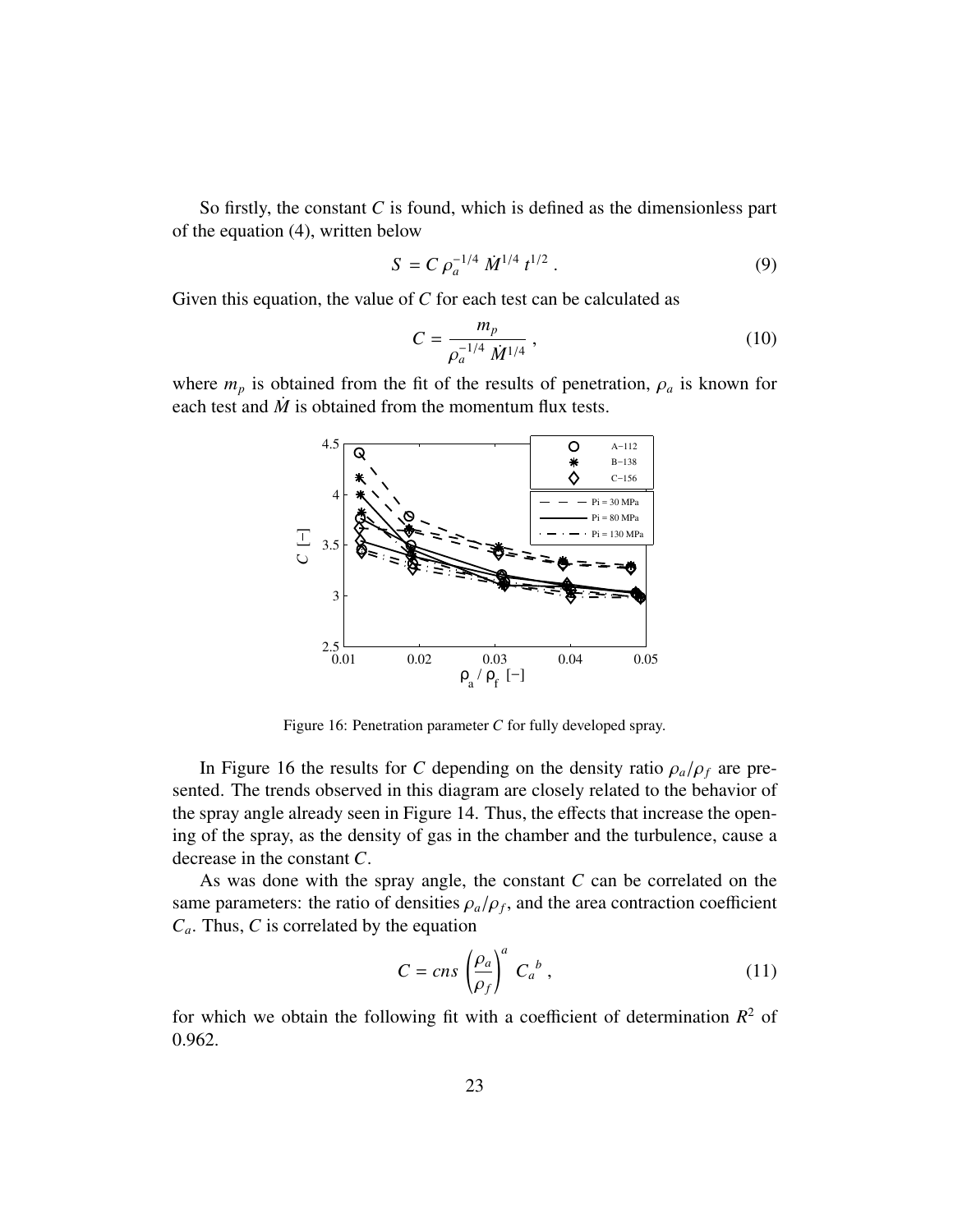|            | Magnitude | C.I           | P-value                |
|------------|-----------|---------------|------------------------|
| <i>cns</i> | 2,013     | $\pm 0.04892$ | $2,543 \cdot 10^{-29}$ |
| a          | $-0,1137$ | $\pm 0.01283$ | $2.979 \cdot 10^{-21}$ |
| h          | $-3,344$  | $\pm 0.5586$  | $2.989 \cdot 10^{-15}$ |
|            |           |               |                        |

Unlike the results found for the spray angle, in the case of constant *C* the influence of geometry was found not significant and was not included in the regression.

It is interesting to observe how the density of the gas in the chamber has a double influence on penetration. First, according to the equation [\(4\)](#page-6-0) for the behavior of the fully developed spray  $S \propto \rho_a^{-0.25}$ , on the other side causing further opening of the spray angle that ultimately leads to lower penetration according to the relation *S*  $\propto \rho_a^{-0.11}$ . Adding these two effects the total influence of the density for the fully developed zone is around *S*  $\propto \rho_a^{-0.36}$ for the fully developed zone is around  $S \propto \rho_a^{-0.36}$ .<br>From *C* obtained using the results of penetration

From *C*, obtained using the results of penetration, and spray angle, it is possible to get information about  $k_p$ , according to the equation

<span id="page-24-0"></span>
$$
k_p = \frac{C}{(\tan (\theta/2))^{-1/2}} \,. \tag{12}
$$

Before performing this calculation, it is interesting to plot the value of the denominator of the equation  $(\tan (\theta/2))^{-1/2}$ , Figure [17,](#page-25-0) and note the extreme sim-<br>ilarity between this figure and that for the constant C (Figure 16), taking into ilarity between this figure and that for the constant  $C$  (Figure [16\)](#page-23-0), taking into account that these graphs have a different source, the results of spray angle and penetration respectively. Even in the non-normal test points, as the nozzle C to  $p_i = 30 \text{ MPa}$  and the lowest density, one can observe the correlation between the two results.

The results of the penetration constant  $k_p$  obtained from the calculation of the equation [\(12\)](#page-24-0) have been represented in Figure [18.](#page-25-1) As might be expected in view of Figures [16](#page-23-0) and [17,](#page-25-0) the value of  $k_p$  for all tests is more or less constant, considering that the dispersion observed in the graph is entirely reasonable due to accumulated inaccuracies throughout the process of obtaining *kp*.

Nevertheless, in Figure [18](#page-25-1) one can see how  $k_p$  still has a certain dependence on the gas density that despite being small,  $k_p \propto ($ ρ*<sup>a</sup>*/ρ*<sup>f</sup>*  $\int_{0.038}^{0.038}$ , it remains significant. This result may well be due to a faulty determination of the spray angle, overestimated at low-density or underestimated at high density.

The average of all tests is  $k_p = 1.244$ . This value is close to the  $k_p = 1.26$ determined by Desantes and others in [Desantes et al.](#page-30-3) [\(2006\)](#page-30-3). This similarity between the value of  $k_p$  obtained in both studies is certainly remarkable, since the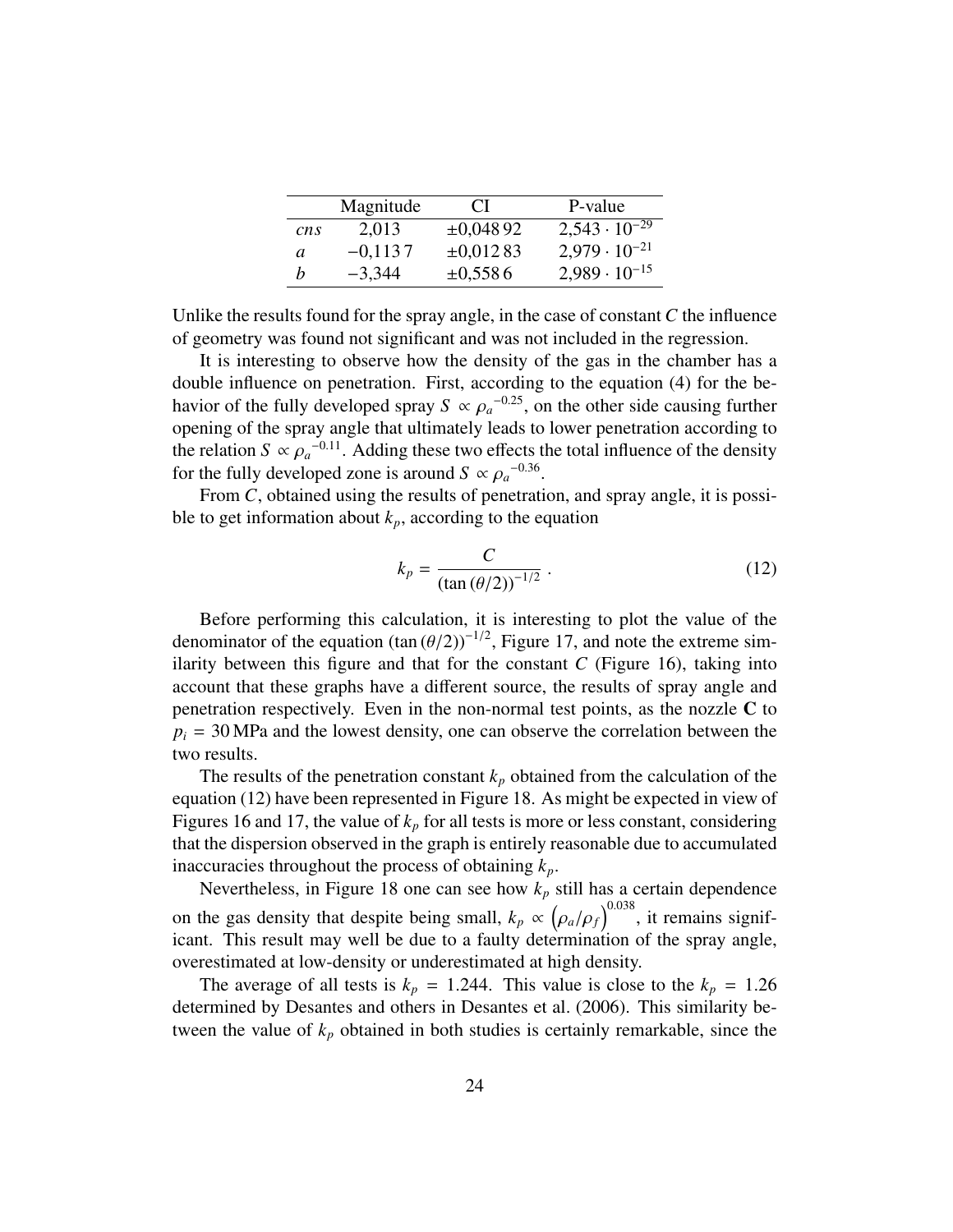

<span id="page-25-0"></span>Figure 17: Variation of  $(\tan(\theta/2))^{-1/2}$  for fully developed spray.



<span id="page-25-1"></span>Figure 18: Penetration constant  $k_p$  for fully developed spray.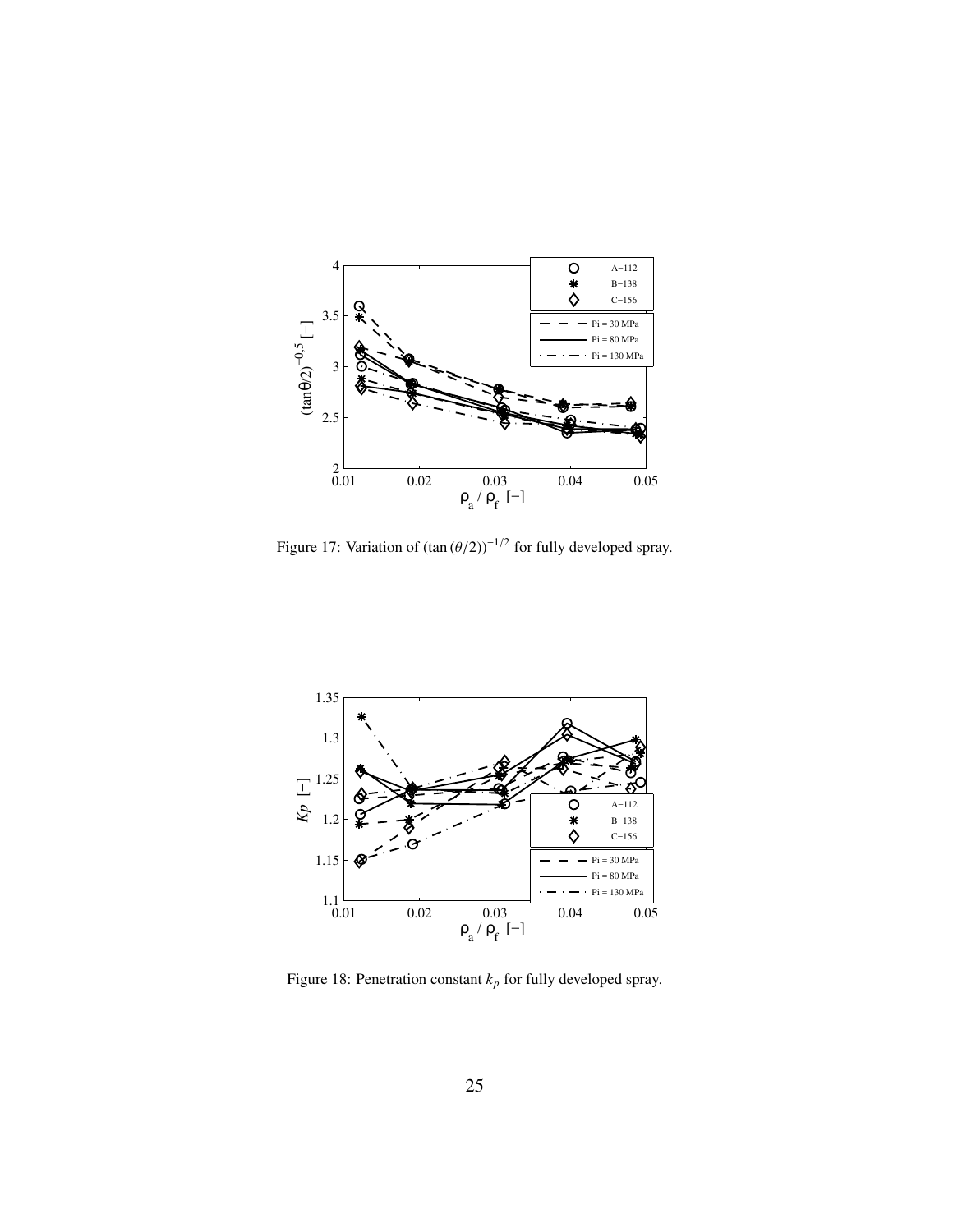nozzles used in either study are quite different. In the work performed by Desantes *et al.* they used an axysimmetric configuration of cavitating nozzles with cylindrical holes, whereas in the present study, the nozzles are not cavitating as the holes are convergent. Given these results, the constant  $k_p$  can be considered independent of both the injection conditions and the geometry of the orifice.

## *8.2. Initial part of the spray*

The objective in this section is to obtain the value of the constant for the initial part of the spray  $k_i$  for each of the tests and carry out the corresponding analysis. Given the equation [\(5\)](#page-7-1), the value of  $k_i$  can be calculated as:

$$
k_i = \frac{m_i}{u_{ef}}\,,\tag{13}
$$

where  $m_i$  is obtained from the fit of the results of penetration, and  $u_{ef}$  comes from the internal flow characterization.

The results obtained for the constant  $k_i$  are plotted in Figure [19.](#page-26-0) As it can



<span id="page-26-0"></span>Figure 19: Penetration constant  $k_i$  for the spray initial zone.

observed, the constant  $k_i$  shows a clear downward trend when increasing gas density. And, although it is more difficult to identify because of the dispersion of results, one can also see a small influence of injection pressure, with *k<sup>i</sup>* greater when increasing the injection pressure.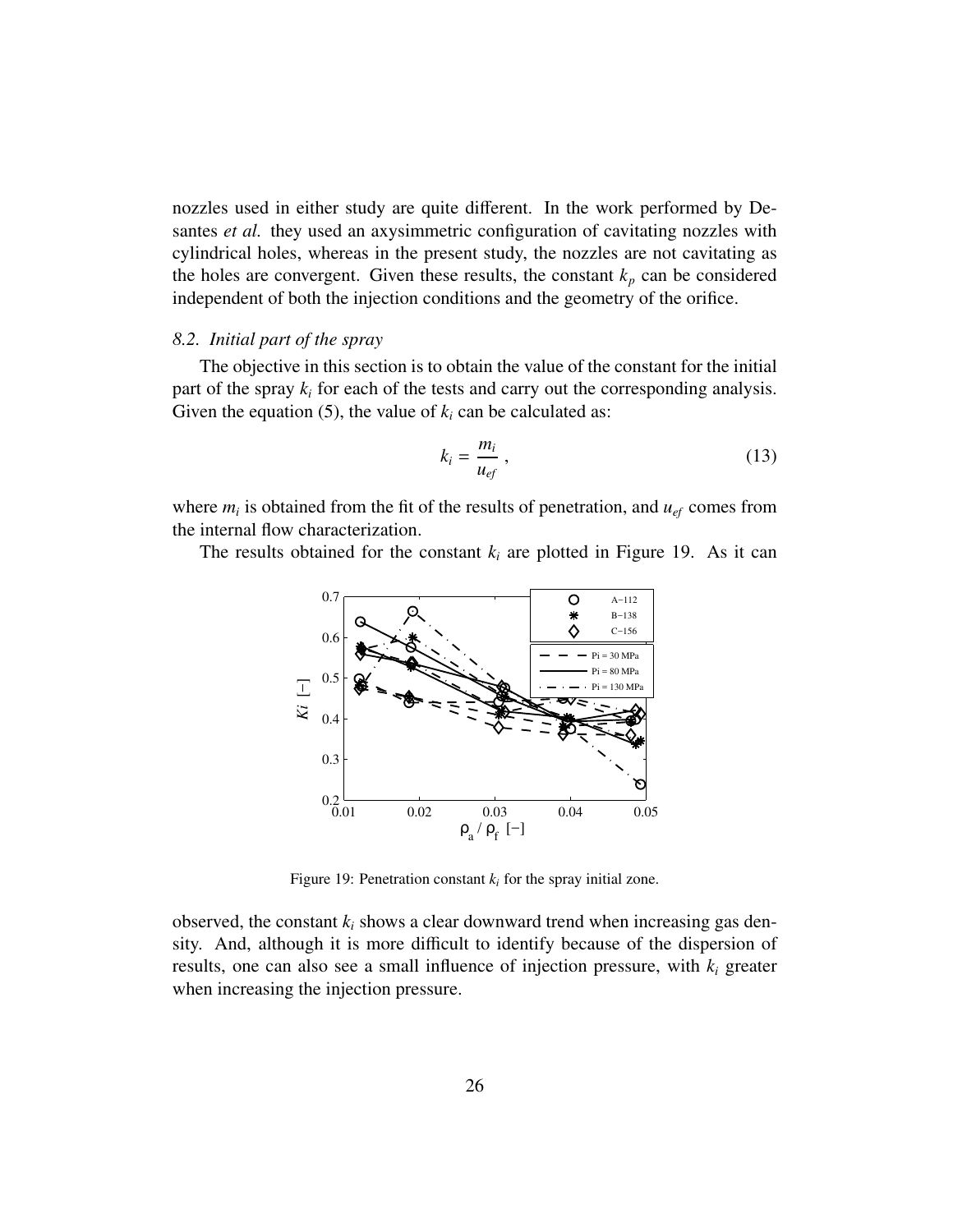Considering these parameters, a correlation for the constant  $k_i$  is suggested with the structure of the following equation,

<span id="page-27-0"></span>
$$
k_i = cns \left(\frac{\rho_a}{\rho_f}\right)^a p_i^b . \tag{14}
$$

Introducing a linear regression of this correlation the values contained in Table [8.2](#page-27-0) are obtained, with a coefficient of determination  $R^2$  of 0.795.

|     | Magnitude | CI            | P-value                 |
|-----|-----------|---------------|-------------------------|
| cns | 0,1237    | $\pm 0,3029$  | $2,448 \cdot 10^{-017}$ |
| a   | $-0,2624$ | $\pm 0.05929$ | $2,926 \cdot 10^{-011}$ |
| h   | 0,08175   | $\pm 0.04909$ | 0,001 667               |
|     |           |               |                         |

As might be expected in view of the results, the influence of the gas density is very significant. This result contrasts with those obtained by other authors as Hiroyasu and Arai [Hiroyasu and Arai](#page-30-1) [\(1990\)](#page-30-1) or Naber and Siebers [Naber and](#page-31-4) [Siebers](#page-31-4) [\(1996\)](#page-31-4), who found no influence of the density of gas in the chamber on the initial part of penetration. However, recent work has confirmed this influence. Thus, in the work of Payri *et al.* [Payri et al.](#page-31-8) [\(2008\)](#page-31-8), the influence of gas density at the beginning of the spray is at a value of  $\rho_a^{-0.256}$  very similar to that obtained in the present work the present work.

However, the influence of gas density on the initial part of the spray is smaller than on the fully developed spray,  $S \propto \rho_a^{-0.26}$  versus  $S \propto \rho_a^{-0.36}$ .<br>The influence of injection pressure on *k*, is also significant all

The influence of injection pressure on  $k_i$  is also significant, although to a much lesser degree than the gas density. What is striking in this case is how the trend is opposite to that found in the fully developed spray zone. The higher injection pressure, the greater the turbulence and thus it would be expected that, due to the increased spray angle, the initial penetration in the initial spray zone would decrease, as in the fully developed zone. However, the opposite happens, the lower injection pressure the lower the penetration. The explanation for this phenomenon may lie in the injector opening time, which will be slower at lower injection pressures [Bermúdez et al.](#page-30-6) [\(2005\)](#page-30-6) causing a slower evolution of the jet at the initial zone [Naber and Siebers](#page-31-4) [\(1996\)](#page-31-4); [Payri et al.](#page-31-5) [\(2007\)](#page-31-5).

Finally, it is also noticeable the non-influence of orifice geometry on this parameter  $k_i$ , giving validity to the equation  $(5)$  that models the behavior of the jet in its initial zone.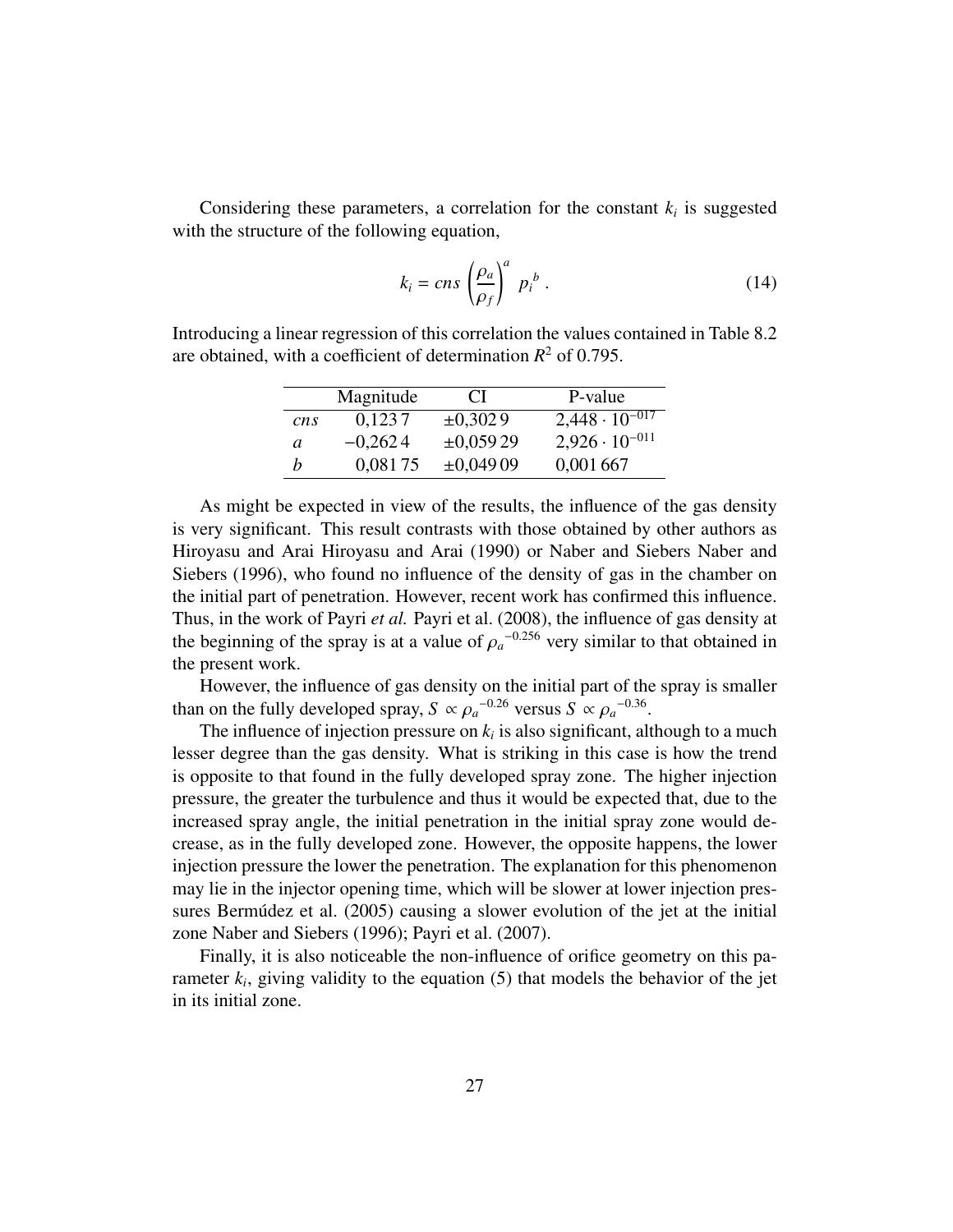# *8.3. Transition time between the initial and the fully developed zones*

As a final step, the results for the transition time *t<sup>r</sup>* between the initial zone of the spray and the fully developed area will be analysed. This time has been determined experimentally from the penetration tests for each case.

In Figure [20,](#page-28-0) the results for the time  $t_r$  obtained experimentally have been compiled.



<span id="page-28-0"></span>Figure 20: Transition time behavior *t<sup>r</sup>* obtained experimentally.

Analyzing these results, it is certainly complicated because *t<sup>r</sup>* is influenced by numerous parameters (see Equation [\(3\)](#page-5-3) or [\(6\)](#page-7-2)), being these in turn dependent on each other. In any case, one can see some trends, thus, *t<sup>r</sup>* will be greater for: lower injection pressure and larger diameter hole. In addition for the pressure of 30 MPa a decrease of *t<sup>r</sup>* is observed when increasing the density of the chamber.

Finally, Figure [21](#page-29-0) compares the time *<sup>t</sup><sup>r</sup>*,*exp* obtained experimentally, with the time  $t_{r,teo}$  obtained by equation [\(6\)](#page-7-2) derived from the penetration model.

As it can be seen the correspondence between the times is quite good, thus verifying the goodness of the equation [\(6\)](#page-7-2).

# 9. Conclusions

This research work has the objective of giving insight on the relation between different relevant physical parameters and the macroscopic characteristics of diesel sprays. Different experimental data sources, such as injection rate, momentum flux and direct spray visualization have been combined to generate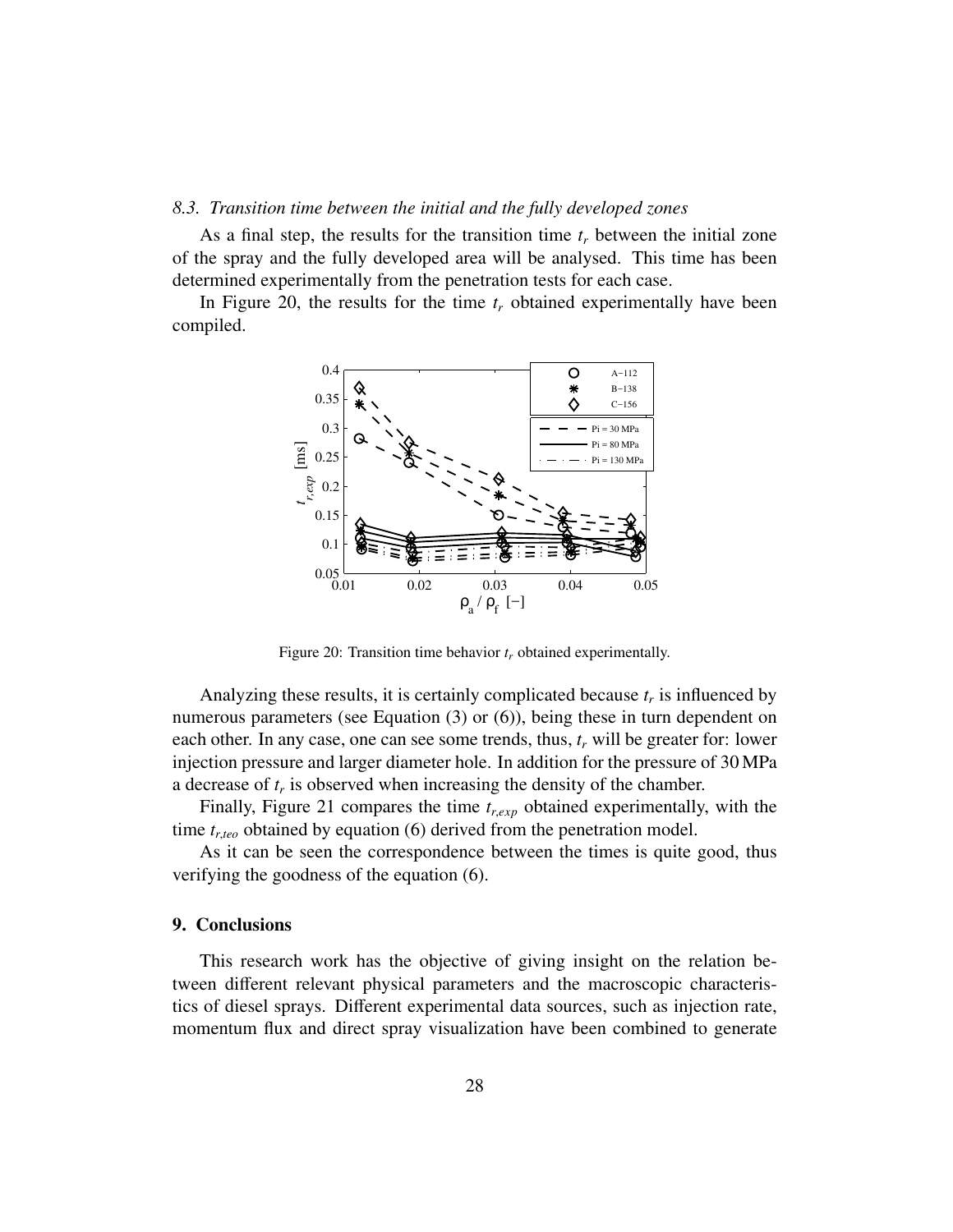

<span id="page-29-0"></span>Figure 21: Equivalence between the transition time calculated experimentally and theoretically.

suitable results to perform a detailed analysis of diesel spray evolution in nonevaporative and non-reactive conditions. Finally, the most relevant knowledge gained with this investigation has been included in this section.

The spray angle, in the absence of cavitation mainly depends on the density of gas in the chamber and the degree of turbulence, being higher with increasing these two parameters. The effect of turbulence has been demonstrated, and even quantified, considering the internal flow results. Thus, the points with a lower area coefficient are those with lower degree of turbulence, and are precisely those points that have smaller spray angles.

From the results of this investigation, two zones have been identified in the behavior of the penetration: Initial or transient zone, which is characterized by its linearity with time  $S \propto t$  and depend on the actual injection velocity. Furthermore, this initial zone depends on the density of gas in the chamber, decreasing the spray penetration as it increases, and on the injection pressure, the latter fact could be related to the higher opening speed of the injector observed increasing the injection pressure. Compared to the fully developed zone, this initial zone does not depend on hole diameter. Fully developed spray zone, which is characterized by being proportional to  $S \propto \sqrt{t}$  and depend on the momentum flux. The other factors affecting the penetration in this zone are the density in the chamber and the spray angle, being smaller as they rise.

Additionally, it has been defined a model taking into account these two zones, in which the parameters obtained by the momentum flux measurement technique are basic (the momentum flux in the fully developed zone and the effective ve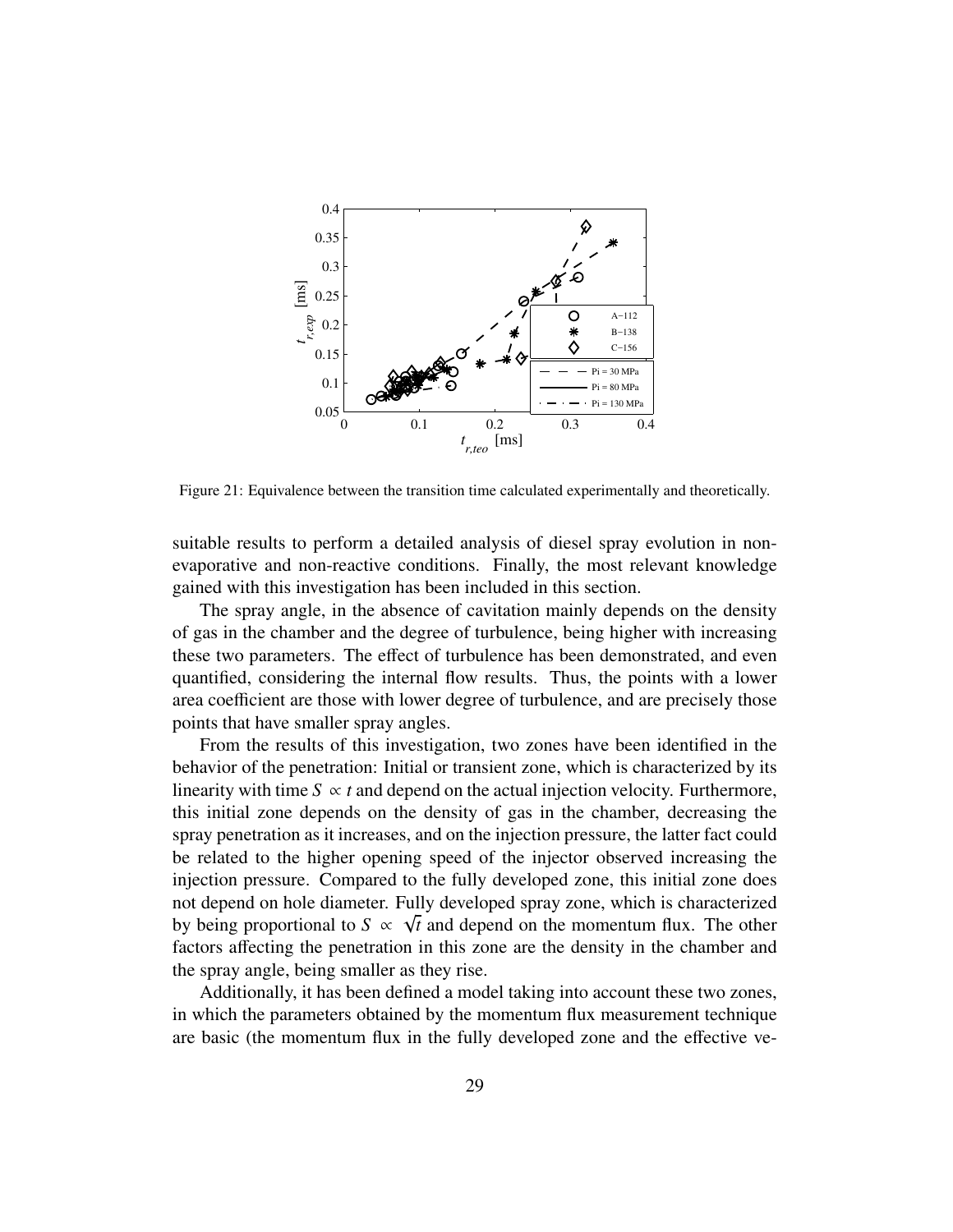locity in the initial zone), showing a good fit with the results. In the case of the fully developed zone it has been shown how the penetration constant  $k_p$  does not depend on the operating point, and neither on the geometry of the nozzle.

## Acknowledgements

This research has been funded in the frame of the Project "Caracterización experimental de la cavitación en el flujo interno e influencia sobre modelos de chorro diésel", Reference TRA2007-68006-C02-01, from MINISTERIO DE CIENCIA E INNOVACIÓN from Spain. The authors thank José Enrique del Rey for his collaboration in the experimental measurements.

# **References**

<span id="page-30-6"></span>Bermúdez, V., Payri, R., Salvador, F., Plazas, A., Jan. 2005. Study of the influence of nozzle seat type on injection rate and spray behaviour. Proceedings of the Institution of Mechanical Engineers, Part D: Journal of Automobile Engineering 219 (5), 677–689.

URL <http://dx.doi.org/10.1243/095440705X28303>

- <span id="page-30-2"></span>Desantes, J., Pastor, J., Payri, R., Pastor, J., 2005. Experimental characterization of internal nozzle flow and diesel spray behavior. part II: Evaporative conditions. Atomization And Sprays 15 (5), 517–543.
- <span id="page-30-3"></span>Desantes, J., Payri, R., Salvador, F., Gil, A., 2006. Development and validation of a theoretical model for diesel spray penetration. Fuel 85 (7-8), 910–917.
- <span id="page-30-0"></span>Hay, P., Jones, P., 1972. Comparaison of the various correlations for spray penetration. SAE Paper 720776.
- <span id="page-30-1"></span>Hiroyasu, H., Arai, M., 1990. Structures of fuel spray in diesel engines. SAE Paper 900475.
- <span id="page-30-5"></span>Kostas, J., Honnery, D., Soria, J., 2009. Time resolved measurements of the initial stages of fuel spray penetration. Fuel 88 (11), 2225–2237. URL [http://www.sciencedirect.com/science/article/](http://www.sciencedirect.com/science/article/B6V3B-4WGDSBY-1/2/812cb9fbf42a36adf87930ff90d08c80) [B6V3B-4WGDSBY-1/2/812cb9fbf42a36adf87930ff90d08c80](http://www.sciencedirect.com/science/article/B6V3B-4WGDSBY-1/2/812cb9fbf42a36adf87930ff90d08c80)
- <span id="page-30-4"></span>Macián, V., Bermudez, V., Payri, R., Gimeno, J., Mar. 2003a. New technique for determination of internal geometry of a diesel nozzle with the use of silicone methodology. Experimental Techniques 27 (2), 39–43.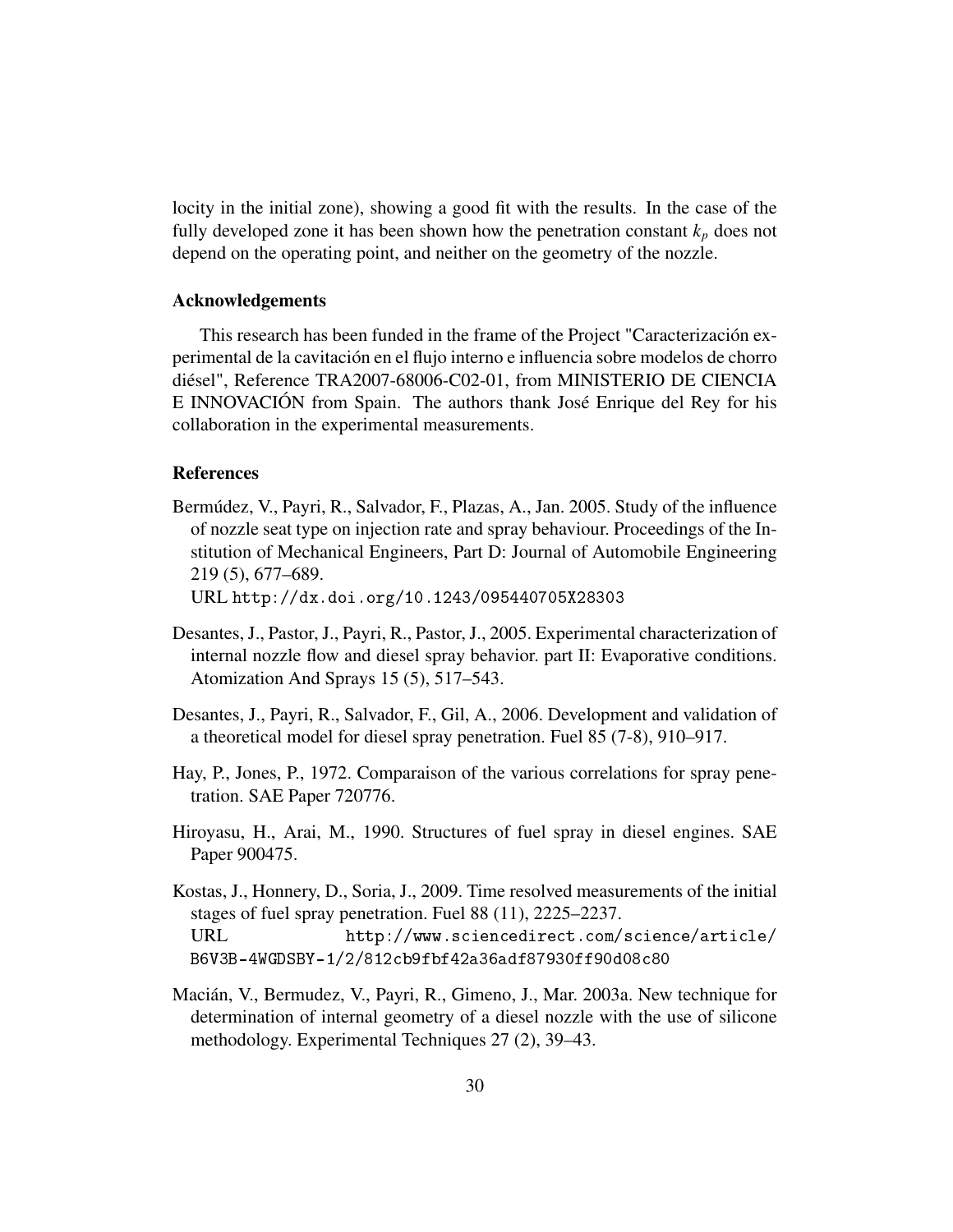- <span id="page-31-6"></span>Macián, V., Payri, R., Margot, X., Salvador, F. J., 2003b. A cfd analysis of the influence of diesel nozzle geometry on the inception of cavitation. Atomization and Sprays 13, 579–604.
- <span id="page-31-4"></span>Naber, J. D., Siebers, D. L., 1996. Effects of gas density and vaporization on penetration and dispersion of diesel sprays. SAE Paper 960034.
- <span id="page-31-2"></span>Park, S. H., Kim, H. J., Suh, H. K., Lee, C. S., 2009a. Experimental and numerical analysis of spray-atomization characteristics of biodiesel fuel in various fuel and ambient temperatures conditions. International Journal of Heat and Fluid Flow 30 (5), 960–970, the 3rd International Conference on Heat Transfer and Fluid Flow in Microscale, The 3rd International Conference on Heat Transfer and Fluid Flow in Microscale. URL [http://www.sciencedirect.com/science/article/](http://www.sciencedirect.com/science/article/B6V3G-4WB37BF-2/2/66ac5a20671ab3278ebcc1cf4422e5a0)

[B6V3G-4WB37BF-2/2/66ac5a20671ab3278ebcc1cf4422e5a0](http://www.sciencedirect.com/science/article/B6V3G-4WB37BF-2/2/66ac5a20671ab3278ebcc1cf4422e5a0)

- <span id="page-31-3"></span>Park, S. H., Kim, H. J., Suh, H. K., Lee, C. S., 2009b. A study on the fuel injection and atomization characteristics of soybean oil methyl ester (sme). International Journal of Heat and Fluid Flow 30 (1), 108–116. URL [http://www.sciencedirect.com/science/article/](http://www.sciencedirect.com/science/article/B6V3G-4V69JFH-1/2/7a29c3c94d69eaffd2bdb2cb0129b26b) [B6V3G-4V69JFH-1/2/7a29c3c94d69eaffd2bdb2cb0129b26b](http://www.sciencedirect.com/science/article/B6V3G-4V69JFH-1/2/7a29c3c94d69eaffd2bdb2cb0129b26b)
- <span id="page-31-1"></span>Park, S. H., Suh, H. K., Lee, C. S., Aug. 2009c. Effect of bioethanol-biodiesel blending ratio on fuel spray behavior and atomization characteristics. Energy & Fuels 23 (8), 4092–4098. URL <http://dx.doi.org/10.1021/ef900068a>
- <span id="page-31-7"></span>Pastor, J., Arrègle, J., Palomares, A., 2001. Diesel spray images segmentation using a likelihood ratio test. Applied Optics 40 (17), 2876–2885.
- <span id="page-31-5"></span>Payri, R., Ruiz, S., Salvador, F., Gimeno, J., 2007. On the dependence of spray momentum flux in spray penetration. Journal of Mechanical Science and Technology 21 (7), 1100–1111.
- <span id="page-31-8"></span>Payri, R., Salvador, F., Gimeno, J., De la Morena, J., 2008. Macroscopic behavior of diesel sprays in the near-nozzle field. SAE International Journal of Engines 1 (1), 528–536, sAE Paper 2008-01-0929 Editor: SAE International.
- <span id="page-31-0"></span>Payri, R., Salvador, F., Gimeno, J., de la Morena, J., 2009. Study of cavitation phenomena based on a technique for visualizing bubbles in a liquid pressurized chamber. International Journal of Heat and Fluid Flow 30 (4), 768–777.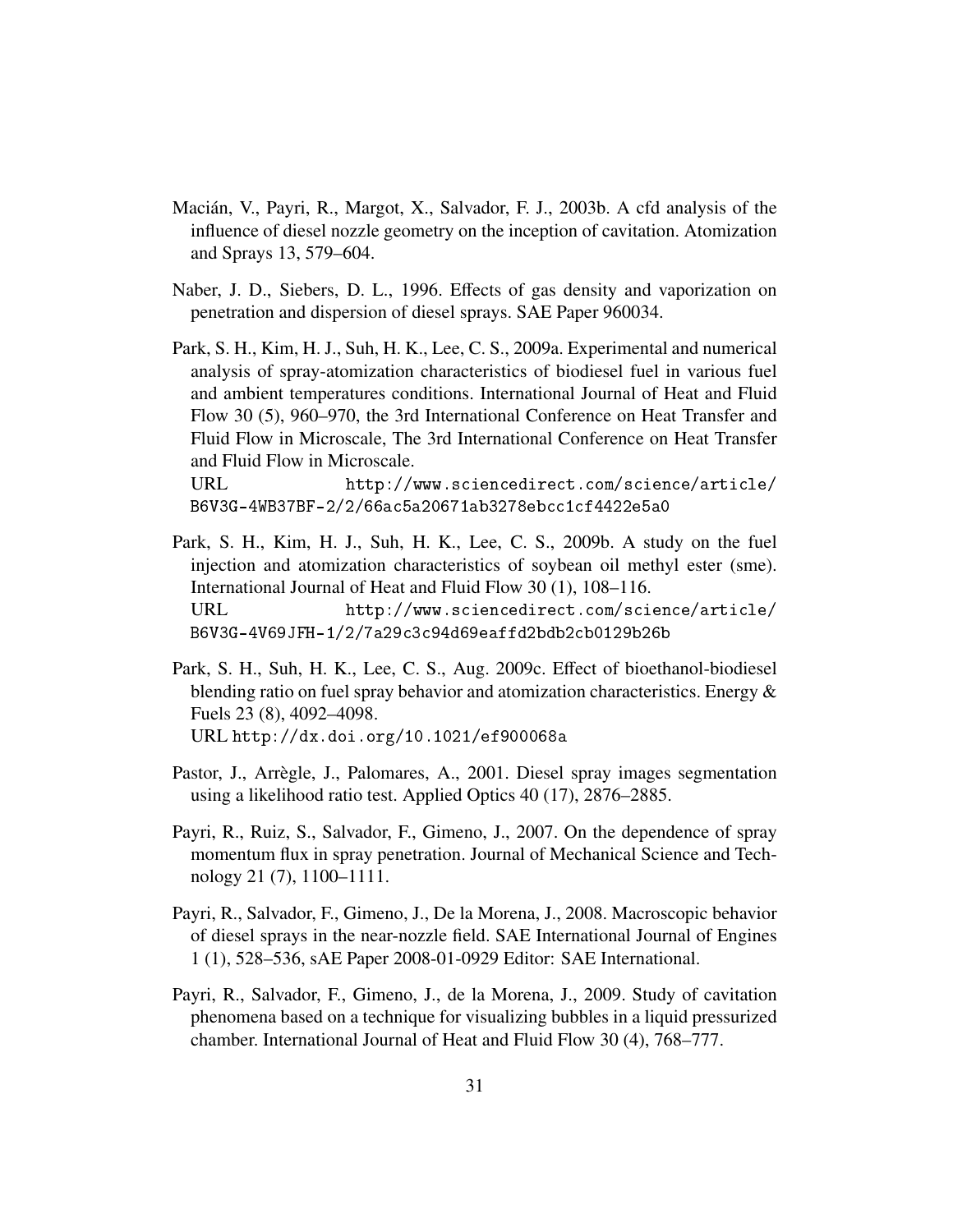- <span id="page-32-5"></span>Payri, R., Salvador, F. J., Gimeno, J., Soare, V., Nov. 2005. Determination of diesel sprays characteristics in real engine in-cylinder air density and pressure conditions. Journal Of Mechanical Science And Technology 19 (11), 2040– 2052.
- <span id="page-32-1"></span>Ramírez, A., Som, S., Aggarwal, S., Kastengren, A., El-Hannouny, E., Longman, D., Powell, C., 2009. Quantitative x-ray measurements of high-pressure fuel sprays from a production heavy duty diesel injector. Experiments in Fluids 47 (1), 119–134.
- <span id="page-32-2"></span>Reitz, R., Bracco, F., 1979. On the dependence of spray angle and other spray parameters on nozzle design and operating conditions. SAE Paper 790494.
- <span id="page-32-3"></span>Ruiz, F., 1998. Turbulence inside a cavitating injector orifice: a different animal. ILASS-Americas, 133–137.
- <span id="page-32-0"></span>Som, S., Aggarwal, S., 2009. Assessment of atomization models for diesel engine simulations. Atomization and Sprays 19 (9), 885–903.
- <span id="page-32-4"></span>Soteriou, C., Zuelch, S., Lambert, M., Passerel, D., 2006. The flow characteristics of high efficiency diesel nozzles with enhanced geometry holes. In: THIESEL 2006 Conference on Thermo and Fluid-dynamic Processes in Diesel Engines.
- <span id="page-32-7"></span>Wakuri, Y., Fujii, M., Amitani, T., Tsnumeya, R., 1960. Studies of the penetration of a fuel spray in a diesel engine. Bull. JSME 3 (9), 123–130.
- <span id="page-32-6"></span>Wan, Y., Peters, N., 1999. Scaling of spray penetration with evaporation. Atomization and Sprays 9 (2), 111–132.

# <span id="page-32-8"></span>Appendix A. Internal flow data

In the next graphs, the internal flow parameters used in this article have been represented: momentum flux, effective velocity and area coefficient.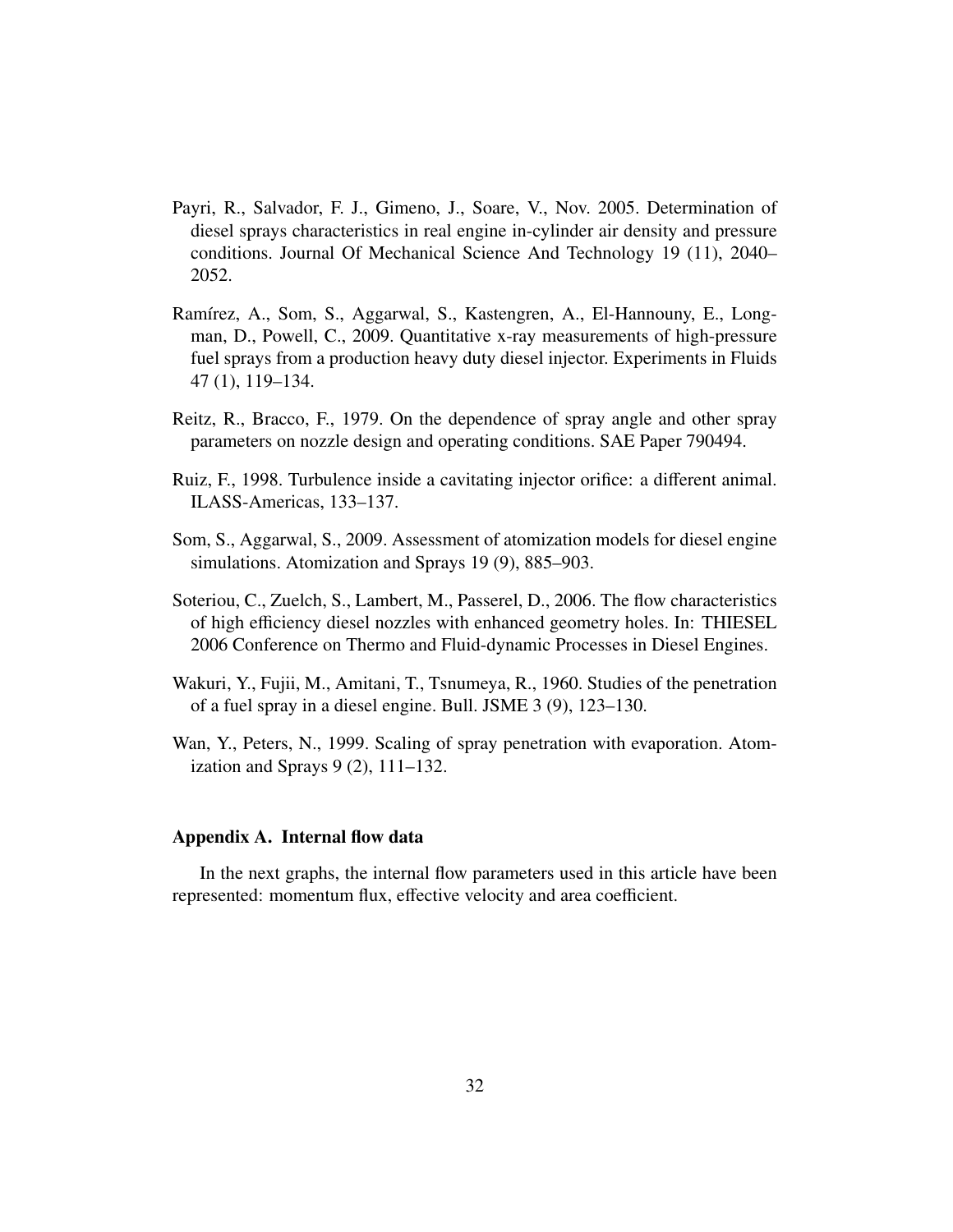

Figure A.22: Momentum flux versus pressure drop.



Figure A.23: Effective velocity versus square root of the pressure drop.